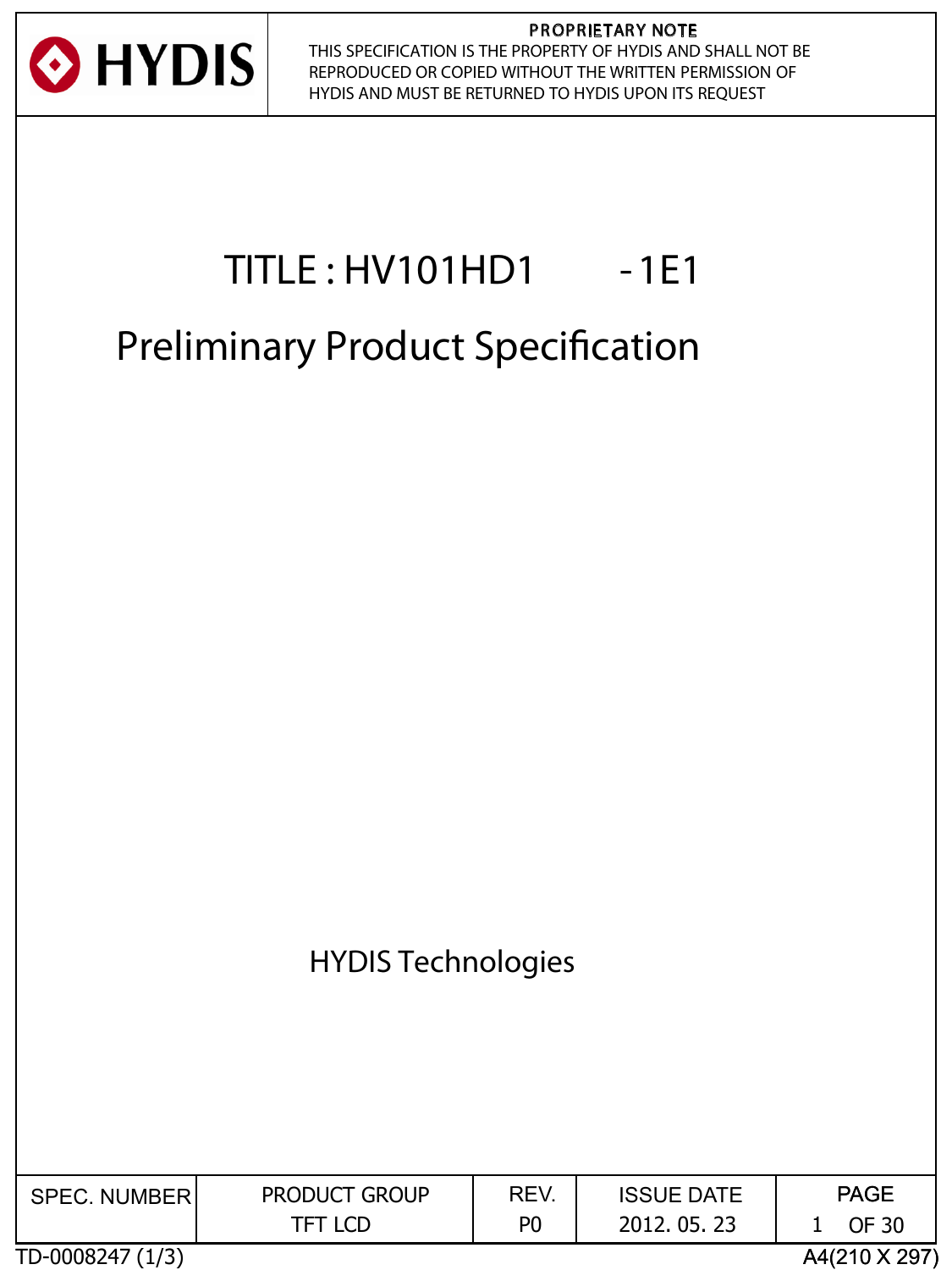

PRODUCT GROUP REV | ISSUE DATE

TFT LCD PRODUCT P0 2012. 05. 23

| REV.           | ECN NO.      | DESCRIPTION OF CHANGES                                       | <b>DATE</b> | PREPARED    |  |
|----------------|--------------|--------------------------------------------------------------|-------------|-------------|--|
| P <sub>0</sub> |              | Initial Release                                              | 12.05.23    | SH Kim      |  |
|                |              |                                                              |             |             |  |
|                |              |                                                              |             |             |  |
|                |              |                                                              |             |             |  |
|                |              |                                                              |             |             |  |
|                |              |                                                              |             |             |  |
|                |              |                                                              |             |             |  |
|                |              |                                                              |             |             |  |
|                |              |                                                              |             |             |  |
|                |              |                                                              |             |             |  |
|                |              |                                                              |             |             |  |
|                |              |                                                              |             |             |  |
|                |              |                                                              |             |             |  |
|                |              |                                                              |             |             |  |
|                |              |                                                              |             |             |  |
|                |              |                                                              |             |             |  |
|                |              |                                                              |             |             |  |
|                |              |                                                              |             |             |  |
|                |              |                                                              |             |             |  |
|                |              |                                                              |             |             |  |
|                |              |                                                              |             |             |  |
|                |              |                                                              |             |             |  |
|                |              |                                                              |             |             |  |
|                |              |                                                              |             |             |  |
|                |              |                                                              |             |             |  |
|                |              |                                                              |             |             |  |
|                |              |                                                              |             |             |  |
|                | SPEC. NUMBER | SPEC TITLE<br>HV101HD1-1E1 Preliminary Product Specification |             | <b>PAGE</b> |  |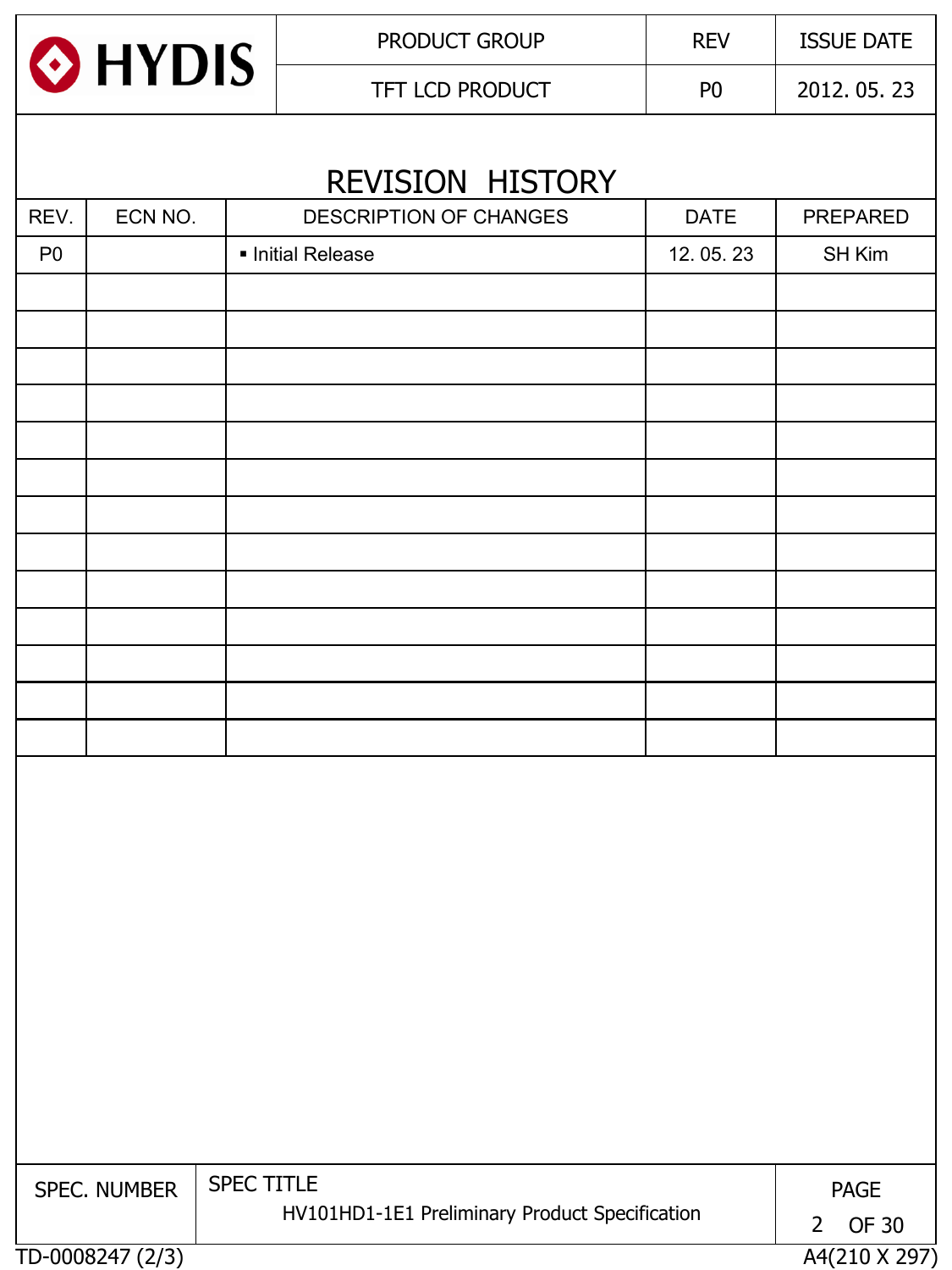

# **Contents**

| <b>No</b> | Item                                                       | Page           |
|-----------|------------------------------------------------------------|----------------|
| 1.0       | <b>General Description</b>                                 | 4              |
| 2.0       | <b>Absolute Maximum Ratings</b>                            | 6              |
| 3.0       | <b>Electrical Specifications</b>                           | $\overline{7}$ |
| 4.0       | <b>Optical Specifications</b>                              | 11             |
| 5.0       | Interface Connections                                      | 16             |
| 6.0       | <b>Signal Timing Specifications</b>                        | 19             |
| 7.0       | <b>Signal Timing Waveforms</b>                             | 19             |
| 8.0       | Input Signals, Basic Display Colors & Gray Scale of Colors | 20             |
| 9.0       | <b>Power Sequence</b>                                      | 21             |
| 10.0      | <b>Mechanical Characteristics</b>                          | 22             |
| 11.0      | <b>Mechanical Drawing</b>                                  | 23             |
| 12.0      | <b>Reliability Test</b>                                    | 25             |
| 13.0      | <b>Handling &amp; Cautions</b>                             | 26             |
| 14.0      | Labels                                                     | 27             |
| 15.0      | Packing Information                                        | 29             |

TD-0008247 (3/3) A4(210 X 297) SPEC. NUMBER SPEC TITLE HV101HD1-1E1 Preliminary Product Specification PAGE 3 OF 30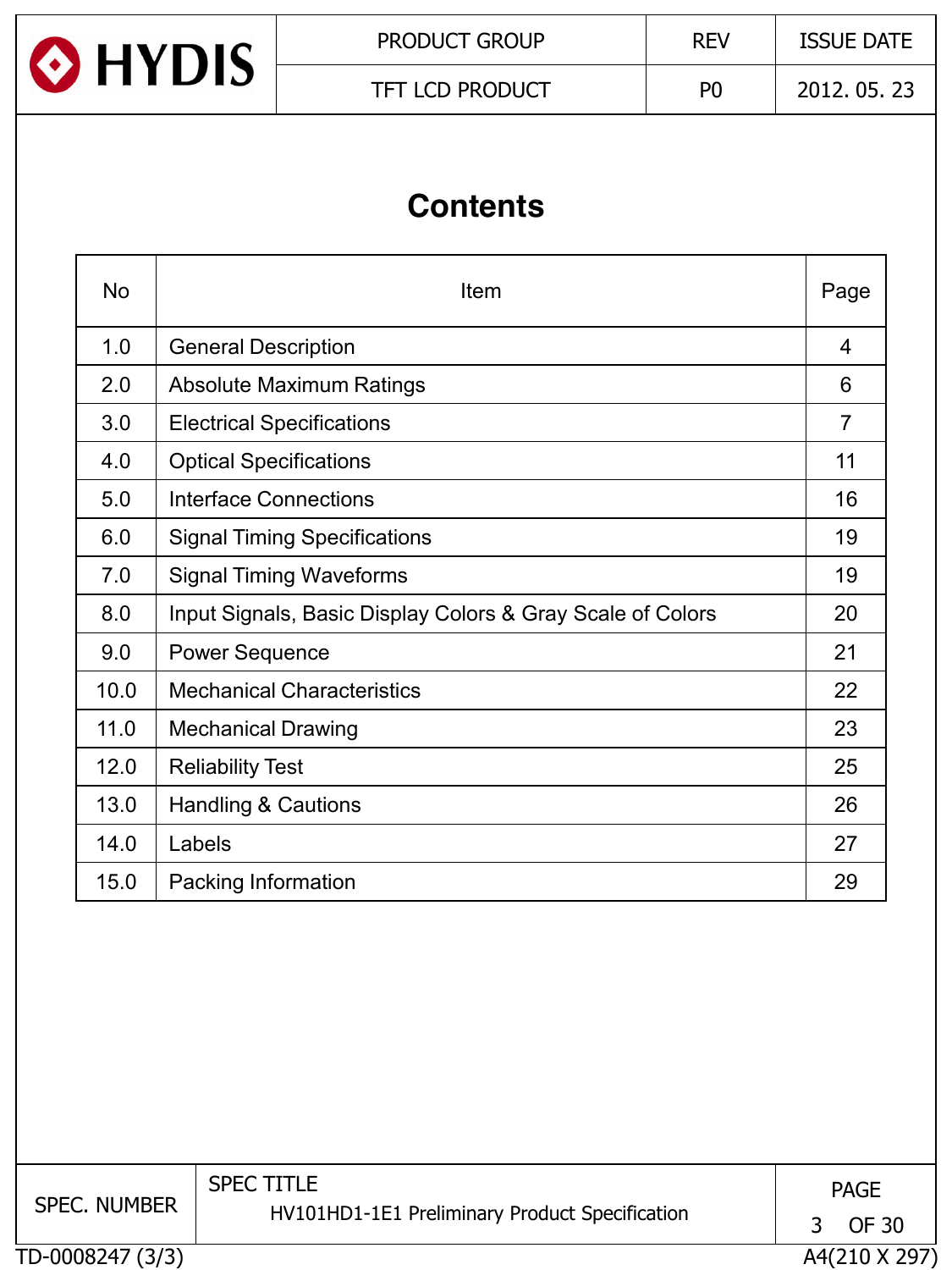

# **1.0 GENERAL DESCRIPTION**

### **1.1 Introduction**

 HV101HD1-1E1 is a color active matrix TFT LCD module using amorphous silicon TFT's (Thin Film Transistors) as an active switching devices. This module has a 10.1 inch diagonally measured active area with HD resolutions (1366 horizontal by 768 vertical pixel array). Each pixel is divided into RED, GREEN, BLUE dots which are arranged in vertical Stripe and this module can display 16.7M colors. The TFT-LCD panel used for this module is a low reflection and higher color type.



### **1.2 Features**

- FAB Site : CPT
- 3.3 V Logic Power
- **LVDS Interface (1channel)**
- 16.7M Colors (8bit)
- Data Enable Signal Mode
- SMD LED (36EA) Bottom alignment
- **Green Product (RoHS) & Halogen free**

| <b>SPEC. NUMBER</b> | <b>SPEC TITLE</b><br>HV101HD1-1E1 Preliminary Product Specification | 4 | <b>PAGE</b><br>OF 30 |
|---------------------|---------------------------------------------------------------------|---|----------------------|
| TD-0008247 (3/3)    |                                                                     |   | A4(210 X 297)        |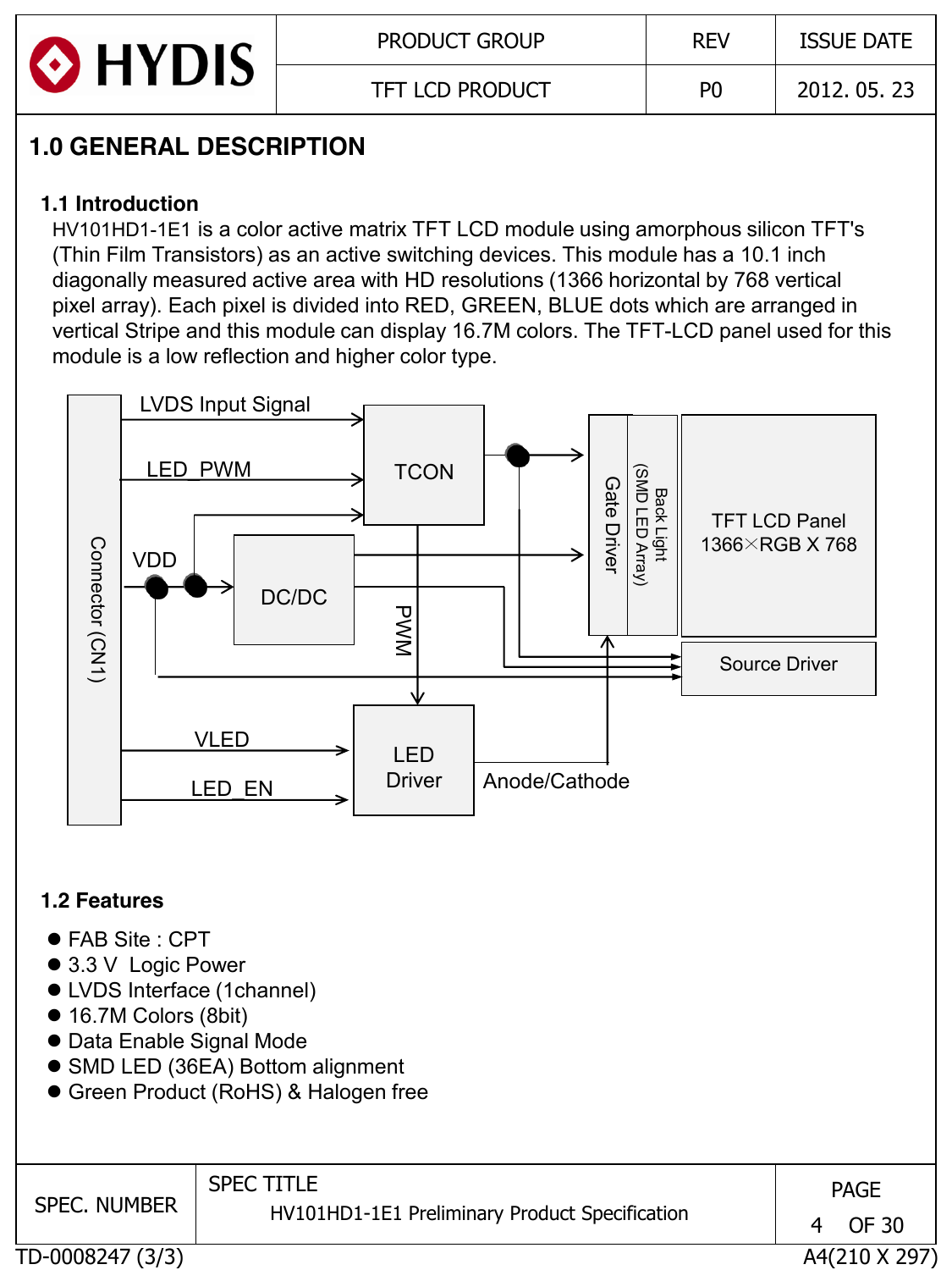

TFT LCD PRODUCT P0 2012. 05. 23

### **1.3 Application**

 $\bullet$  industrial tablet

### **1.4 General Specifications**

| <b>Parameter</b>  | <b>Specification</b>                                                        | <b>Unit</b> | <b>Remark</b> |
|-------------------|-----------------------------------------------------------------------------|-------------|---------------|
| Active area       | 223.341(H) $\times$ 125.568(V)                                              | mm          |               |
| Number of pixels  | 1366(H) $\times$ RGB X 768(V)                                               | pixels      |               |
| Pixel pitch       | $0.1635 \times 0.1635$                                                      | mm          |               |
| Pixel arrangement | <b>RGB Vertical Stripe</b>                                                  |             |               |
| Display colors    | 16.7M (8bit)                                                                | colors      |               |
| Display mode      | <b>Normally Black</b>                                                       |             |               |
| Outline dimension | 234.53. $\pm$ 0.3(H) $\times$ 138.97 $\pm$ 0.3(V) $\times$ 2.4 $\pm$ 0.2(D) | mm          |               |
| Weight            | 115 (Max.)                                                                  | g           |               |
| Back-light        | Bottom alignment, 36-LEDs type                                              |             |               |

#### **<** Table 1. General Specifications >

TD-0008247 (3/3) A4(210 X 297) SPEC. NUMBER SPEC TITLE HV101HD1-1E1 Preliminary Product Specification PAGE 5 OF 30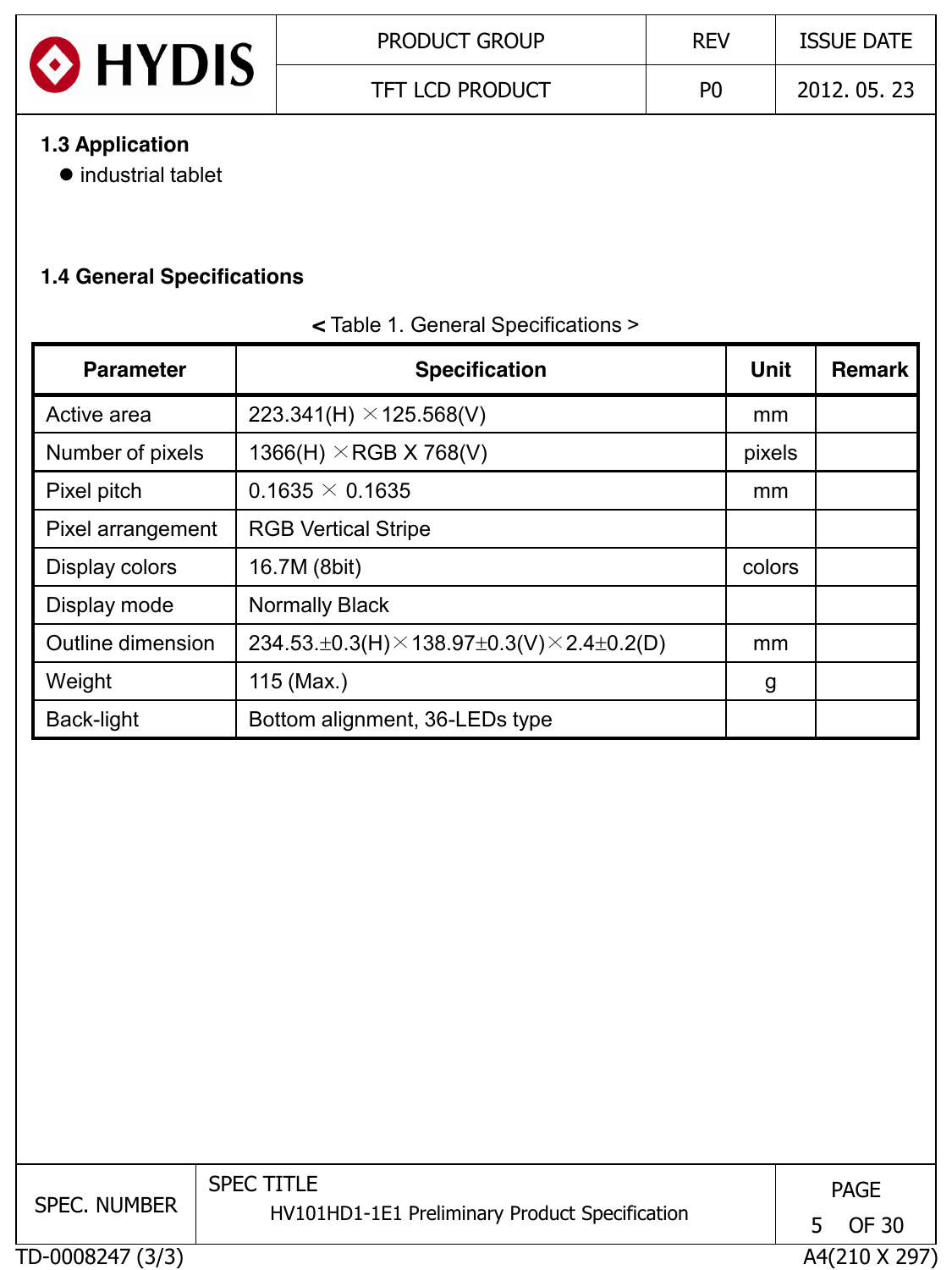

# **2.0 ABSOLUTE MAXIMUM RATINGS**

 The followings are maximum values which, if exceed, may cause faulty operation or damage to the unit.

|                                        | < Table 2. Absolute Maximum Ratings > |        |            |                 | Ta=25+/-2 $^{\circ}$ C |
|----------------------------------------|---------------------------------------|--------|------------|-----------------|------------------------|
| <b>Parameter</b>                       | <b>Symbol</b>                         | Min.   | Max.       | <b>Unit</b>     | <b>Remarks</b>         |
| Logic Power Supply Voltage             | $\rm V_{DD}$                          | $-0.3$ | 4.0        | V               |                        |
| Logic Power Supply Voltage             | $V_{\rm CC}$                          | $-0.3$ | 2.0        | V               |                        |
| <b>Back-light Power Supply Voltage</b> | $HV_{DD}$                             | $-0.3$ | 40         | V               |                        |
| <b>Back-light LED Current</b>          | <sup>I</sup> LED                      |        | 30.0       | mA              | Note 1                 |
| Back-light LED Reverse Voltage         | $V_R$                                 |        | <b>TBD</b> | V               |                        |
| <b>Operating Temperature</b>           | $\mathsf{T}_{\mathsf{OP}}$            | -0     | $+50$      | $\rm ^{\circ}C$ | Note 1,                |
| Storage Temperature                    | $\mathsf{T}_{\mathsf{SP}}$            | $-20$  | $+60$      | $\rm ^{\circ}C$ | Note 2                 |

Note 1. Ambient temperature vs allowable forward current are shown in the figure below.

Note 2. Temperature and relative humidity range are shown in the figure below. 90% RH Max. ( 40℃ ≥ Ta)

Maximum wet - bulb temperature at 39℃ or less. ( > 40℃) No condensation.

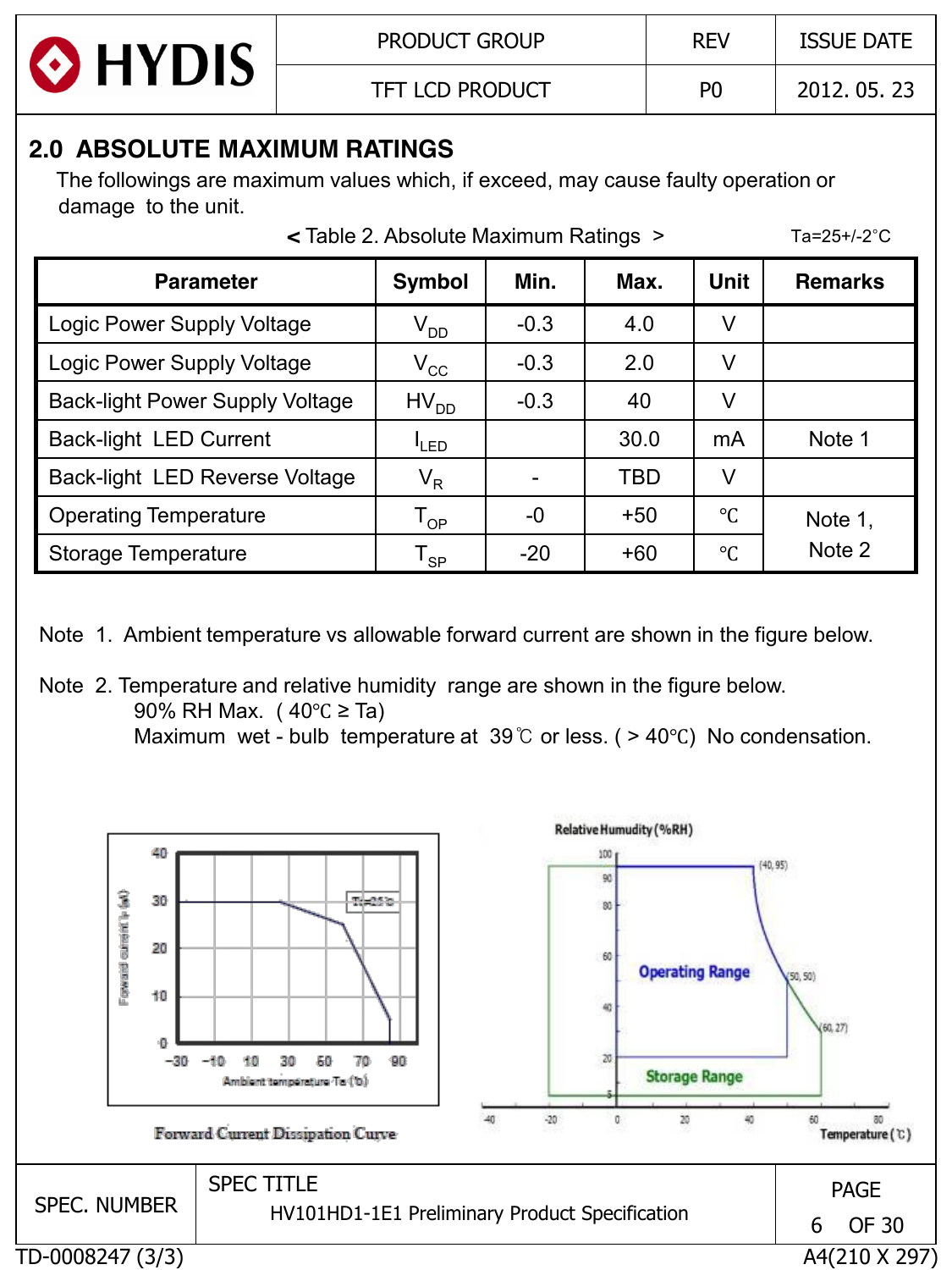

# **3.0 ELECTRICAL SPECIFICATIONS**

 **3.1 Electrical Specifications**

**<** Table 3. Electrical Specifications >

| <b>Parameter</b>                                                |                                        | Min.         | Typ.         | Ma<br>X.     | <b>Unit</b> | <b>Remarks</b>                             |
|-----------------------------------------------------------------|----------------------------------------|--------------|--------------|--------------|-------------|--------------------------------------------|
| Logic Power Supply Voltage                                      | $V_{DD}$                               | -            | 3.3          | ۰            | V           |                                            |
| Logic Power Supply Current                                      | <sup>I</sup> DD                        |              | <b>TBD</b>   | -            | mA          | $Vdd = 3.3V$ ,<br>$25^{\circ}$ C<br>Note 1 |
| Back-light LED Voltage /<br><b>Back-light LED Total Voltage</b> | $V_{LED}$<br>$N_{\rm BL}$              | 2.8/<br>16.8 | 2.9/<br>17.4 | 3.0/<br>18.0 | V           |                                            |
| Back-light LED Current /<br><b>Back-light LED Total Current</b> | <sup>I</sup> LED<br>$\mathcal{N}_{BL}$ |              | 17/<br>102   |              | mA          |                                            |
|                                                                 | $P_{DD}$                               |              | <b>TBD</b>   | ۰            | W           |                                            |
| <b>Power Consumption</b>                                        | Pcc                                    |              | <b>TBD</b>   | ۰            | W           | Note 2                                     |
|                                                                 | $P_{BL}$                               | 2.02         | 2.10         | 2.16         | W           |                                            |

Notes : 1. The supply voltage is measured and specified at the interface connector of LCM. ( Test Pattern : White)

2. Calculated value for reference (VLED  $\times$  ILED  $\times$  # of LEDs (36EA)). This value is with LED driver efficiency (85%)

| <b>SPEC. NUMBER</b> | <b>SPEC TITLE</b><br>HV101HD1-1E1 Preliminary Product Specification | <b>PAGE</b><br>OF 30 |
|---------------------|---------------------------------------------------------------------|----------------------|
| TD-0008247 (3/3)    |                                                                     | A4(210 X 297)        |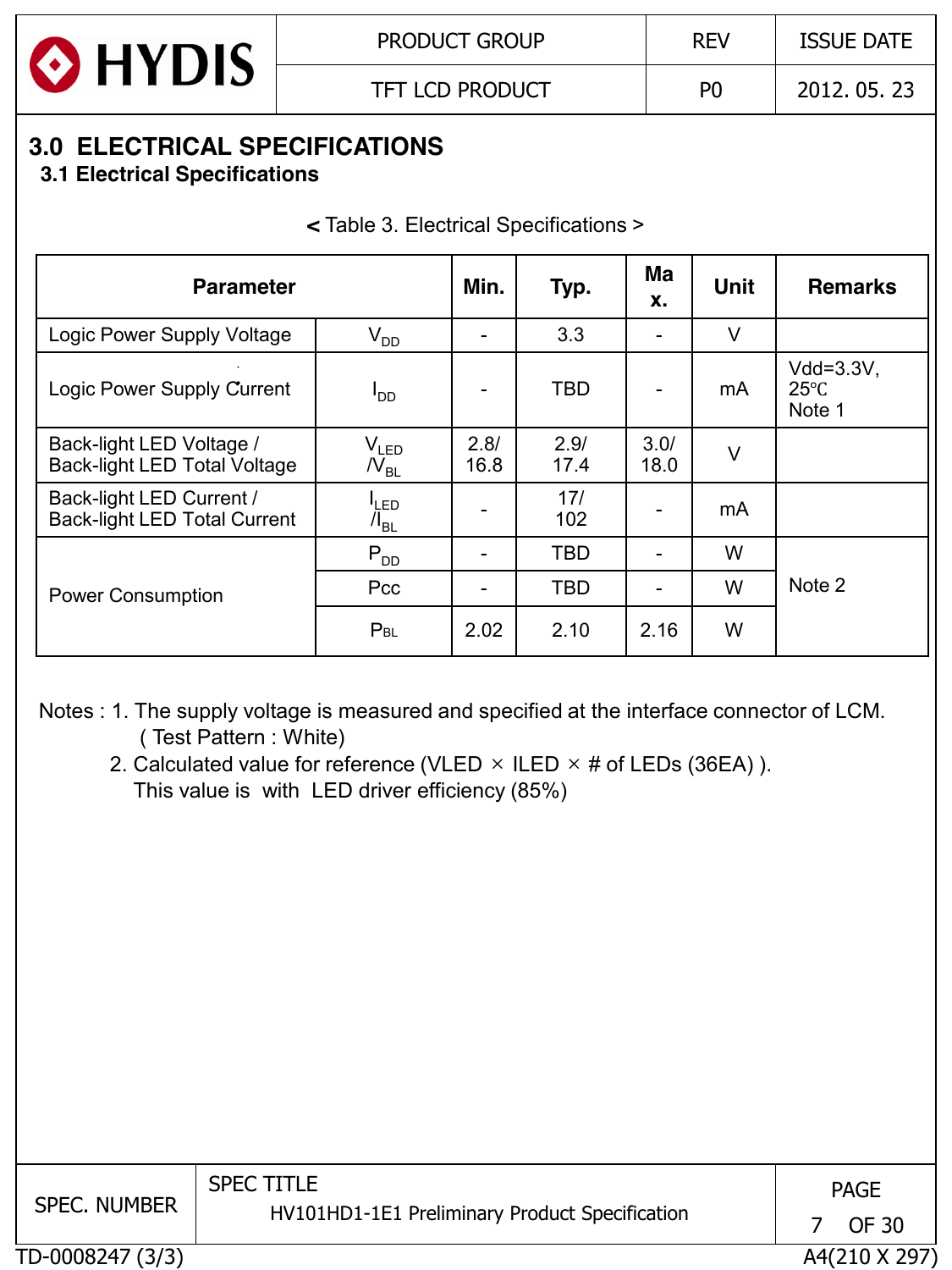

| <b>SPEC. NUMBER</b> | <b>SPEC TITLE</b><br>HV101HD1-1E1 Preliminary Product Specification | 8 | <b>PAGE</b><br>OF 30 |
|---------------------|---------------------------------------------------------------------|---|----------------------|
| TD-0008247 (3/3)    |                                                                     |   | A4(210 X 297)        |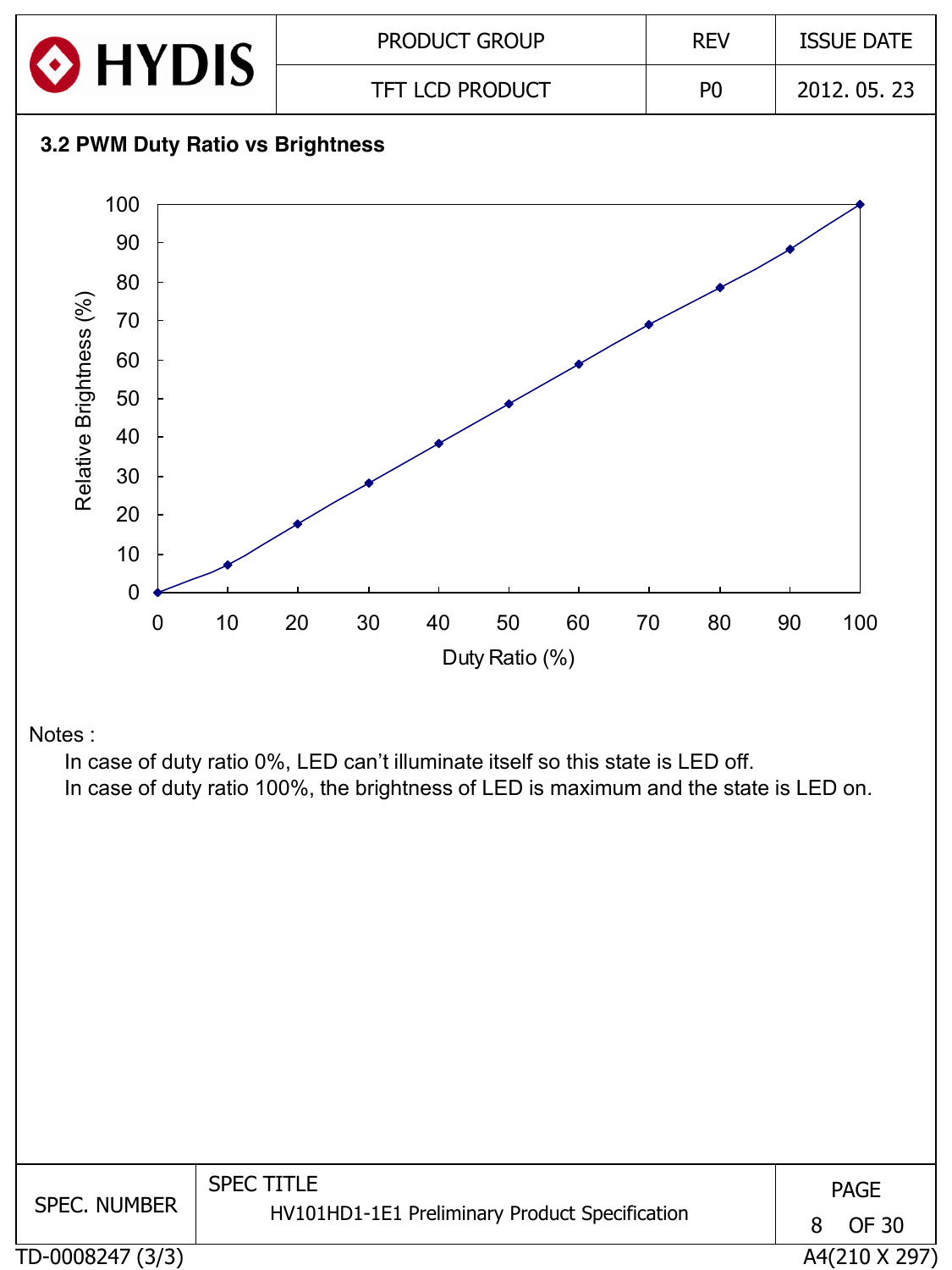

#### **3.3 LVDS Interface**

The specification of the LVDS Rx interface timing parameter

#### < Table 9, LVDS Rx Interface Timing Specification>

| <b>Item</b>         | Symbol            | Min.                    | Typ.                 | Max.                    | <b>Unit</b> | <b>Remarks</b> |
|---------------------|-------------------|-------------------------|----------------------|-------------------------|-------------|----------------|
| <b>CLKIN Period</b> | tRCIP             |                         | 12.43                |                         | nsec        |                |
| Input Data 0        | tRIP <sub>0</sub> | $-0.4$                  | 0.0                  | $+0.4$                  | nsec        |                |
| Input Data 1        | tRIP1             | tRICP/7-0.4             | tRICP/7              | tRICP/7+0.4             | nsec        |                |
| Input Data 2        | tRIP2             | $2 \times$ tRICP/7-0.4  | $2 \times$ tRICP/7   | $2 \times$ tRICP/7+0.4  | nsec        |                |
| Input Data 3        | tRIP3             | $3 \times$ tRICP/7-0.4  | $3 \times$ tRICP/7   | $3 \times$ tRICP/7+0.4  | nsec        |                |
| Input Data 4        | tRIP4             | $4 \times$ tRICP/7-0.4  | $4 \times$ tRICP/7   | $ 4 \times$ tRICP/7+0.4 | nsec        |                |
| Input Data 5        | tRIP <sub>5</sub> | $5 \times$ tRICP/7-0.4  | $15 \times tRICP/7$  | $15 \times$ tRICP/7+0.4 | nsec        |                |
| Input Data 6        | tRIP <sub>6</sub> | $ 6 \times$ tRICP/7-0.4 | $ 6 \times tRICP/7 $ | $6 \times$ tRICP/7+0.4  | nsec        |                |

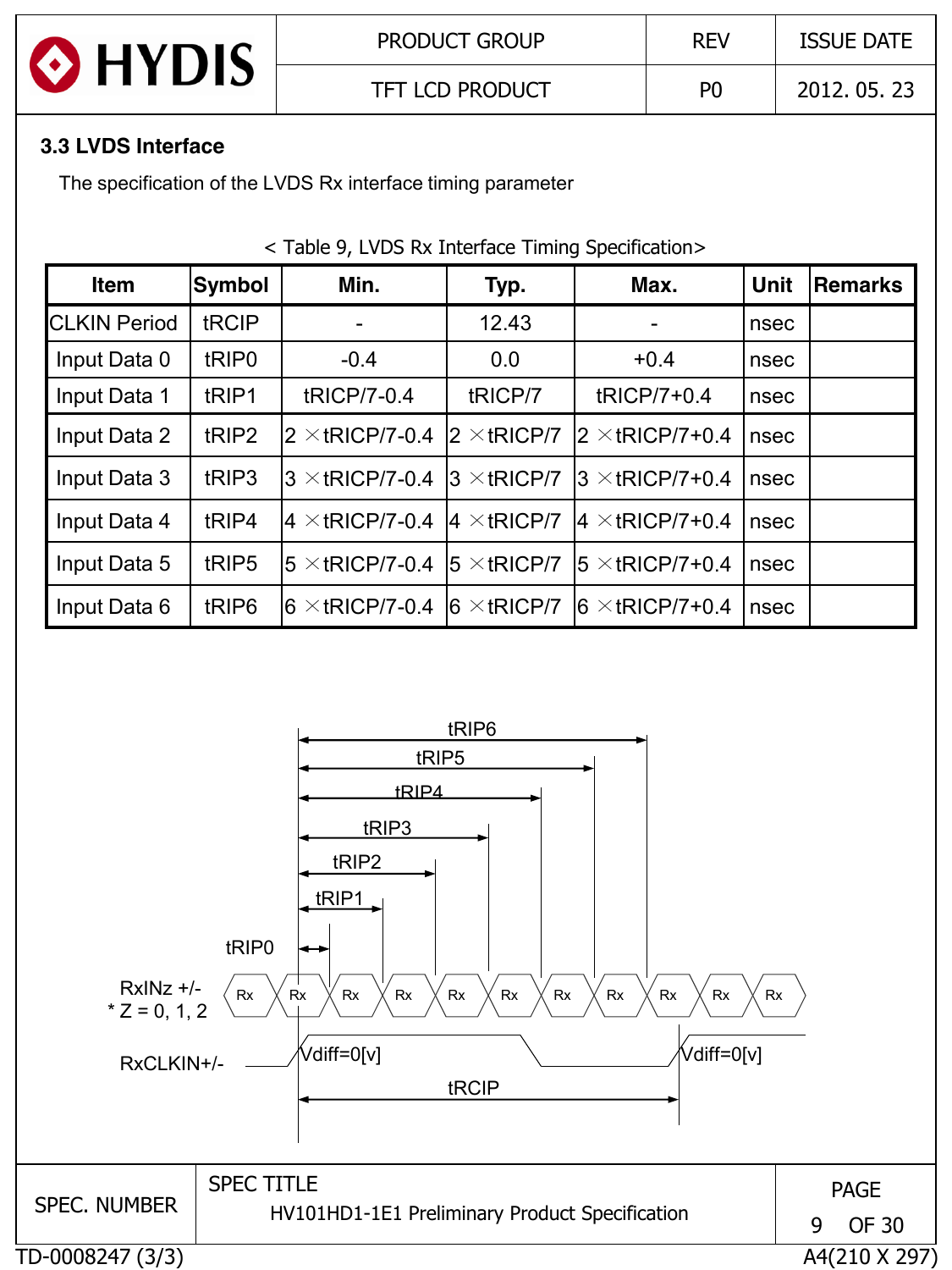

# **4.0 OPTICAL SPECIFICATIONS**

### **4.1 Overview**

The test of optical specifications shall be measured in a dark room (ambient luminance  $\leq 1$ ) lux and temperature =  $25\pm2$ °C) with the equipment of Luminance meter system (Goniometer system and TOPCON BM-5A) and test unit shall be located at an approximate distance 50cm from the LCD surface at a viewing angle of θ and Φ equal to 0°. We refer to  $θ_{Ø=0}$ (= $\theta$ 3) as the 3 o'clock direction (the "right"),  $\theta_{\text{Q=90}}$  (=  $\theta$ 12) as the 12 o'clock direction ("upward"),  $\theta_{\emptyset=180}$  (= θ9) as the 9 o'clock direction ("left") and  $\theta_{\emptyset=270}$ (= θ6) as the 6 o'clock direction ("bottom"). While scanning θ and/or Ø, the center of the measuring spot on the Display surface shall stay fixed. The backlight should be operating for 30 minutes prior to measurement.  $V_{DD}$  shall be 3.3+/- 0.3V at 25 $^{\circ}$ C.

### **4.2 Optical Specifications**

|  |  | <table 6.="" optical="" specifications=""></table> |  |
|--|--|----------------------------------------------------|--|
|--|--|----------------------------------------------------|--|

| <b>Parameter</b>                     |                   | <b>Symbol</b>            | <b>Condition</b>                               | Min.                     | Typ.                         | Max.                     | <b>Unit</b>              | Remarks            |
|--------------------------------------|-------------------|--------------------------|------------------------------------------------|--------------------------|------------------------------|--------------------------|--------------------------|--------------------|
|                                      |                   | $\Theta_{3}$             |                                                | 80                       | 89                           | $\overline{\phantom{0}}$ | Deg.                     |                    |
| <b>Viewing Angle</b>                 | <b>Horizontal</b> | $\Theta_{\underline{9}}$ |                                                | 80                       | 89                           | $\blacksquare$           | Deg.                     |                    |
| range                                |                   | $\Theta_{12}$            | CR > 10                                        | 80                       | 89                           | $\blacksquare$           | Deg.                     | Note 1             |
|                                      | Vertical          | $\Theta_6$               |                                                | 80                       | 89                           | $\qquad \qquad -$        | Deg.                     |                    |
| Luminance Contrast ratio             |                   | <b>CR</b>                | $\Theta = 0^{\circ}$                           | 500                      | 800                          | ۰                        |                          | Note 2             |
| Luminance of<br>White                | 1 Points          | $Y_w$                    | $\Theta = 0^{\circ}$                           | 350                      | 400                          | $\overline{\phantom{a}}$ | cd/m <sup>2</sup>        | Note 4             |
| <b>White Luminance</b><br>uniformity | 9 Points          | $\Delta Y9$              |                                                | 75                       |                              |                          | %                        | Note 4             |
|                                      |                   | $W_{x}$                  |                                                |                          | <b>TBD</b>                   |                          | $\blacksquare$           |                    |
| <b>White Chromaticity</b>            |                   | $W_{V}$                  | $\Theta = 0^{\circ}$                           |                          | <b>TBD</b>                   |                          | $\overline{\phantom{0}}$ |                    |
|                                      |                   | $R_{x}$                  |                                                |                          |                              |                          | $\overline{\phantom{0}}$ | Note 3             |
|                                      | Red               | $R_{v}$                  |                                                |                          | $\blacksquare$               |                          | $\overline{\phantom{0}}$ |                    |
| Reproduction                         |                   | $G_{x}$                  |                                                |                          | $\qquad \qquad \blacksquare$ |                          | -                        |                    |
| of color                             | Green             | $G_{V}$                  | $\Theta = 0^{\circ}$                           |                          | $\qquad \qquad -$            |                          | -                        |                    |
|                                      | <b>Blue</b>       | $B_{x}$                  |                                                |                          | $\overline{\phantom{a}}$     |                          | $\overline{\phantom{0}}$ |                    |
|                                      |                   | $B_{\rm v}$              |                                                |                          |                              |                          |                          |                    |
| <b>NTSC</b>                          |                   |                          |                                                |                          | 50                           |                          | $\%$                     |                    |
| Response<br>Time                     |                   | Total<br>$(T_r + T_d)$   | Ta= $25^\circ$ C<br>$\Theta = 0^{\circ}$       |                          |                              | 30                       | ms                       | Note 5             |
| <b>Cross Talk</b>                    |                   | <b>CT</b>                | $\Theta = 0^{\circ}$                           | $\overline{\phantom{a}}$ | ÷,                           | 2.0                      | %                        | Note 6             |
|                                      |                   |                          |                                                |                          |                              |                          |                          |                    |
| <b>SPEC. NUMBER</b>                  | <b>SPEC TITLE</b> |                          |                                                |                          |                              |                          |                          | <b>PAGE</b>        |
|                                      |                   |                          | HV101HD1-1E1 Preliminary Product Specification |                          |                              |                          |                          | <b>OF 30</b><br>10 |
| TD-0008247 (3/3)                     |                   |                          |                                                |                          |                              |                          |                          | A4(210 X 297)      |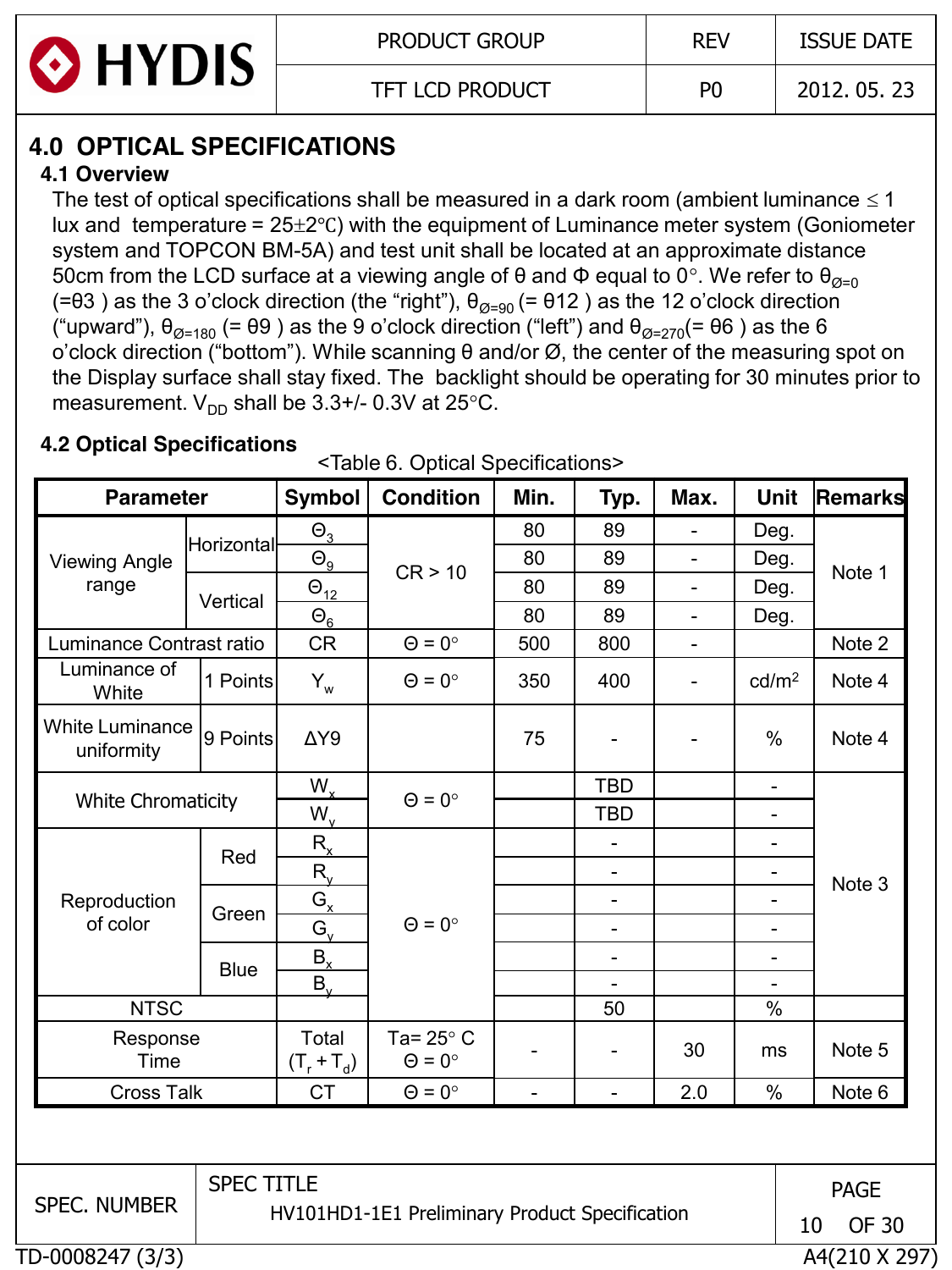

Notes :

1. Viewing angle is the angle at which the contrast ratio is greater than 10. The viewing angles are determined for the horizontal or 3, 9 o'clock direction and the vertical or 6, 12 o'clock direction with respect to the optical axis which is normal to the LCD surface (see Figure1).

2. Contrast measurements shall be made at viewing angle of Θ= 0 and at the center of the LCD surface. Luminance shall be measured with all pixels in the view field set first to white, then to the dark (black) state (see Figure1). Luminance Contrast Ratio (CR) is defined mathematically as CR = Luminance when displaying a white raster / Luminance when displaying a black raster.

3. Reference only / Standard Front Surface Treatment Measured with green cover glass. The color chromaticity coordinates specified in Table 4 shall be calculated from the spectral data measured with all pixels first in red, green, blue and white. Measurements shall be made at the center of the panel.

| <b>SPEC. NUMBER</b> | <b>SPEC TITLE</b><br>HV101HD1-1E1 Preliminary Product Specification | 11 | <b>PAGE</b><br>OF 30 |
|---------------------|---------------------------------------------------------------------|----|----------------------|
| TD-0008247 (3/3)    |                                                                     |    | A4(210 X 297)        |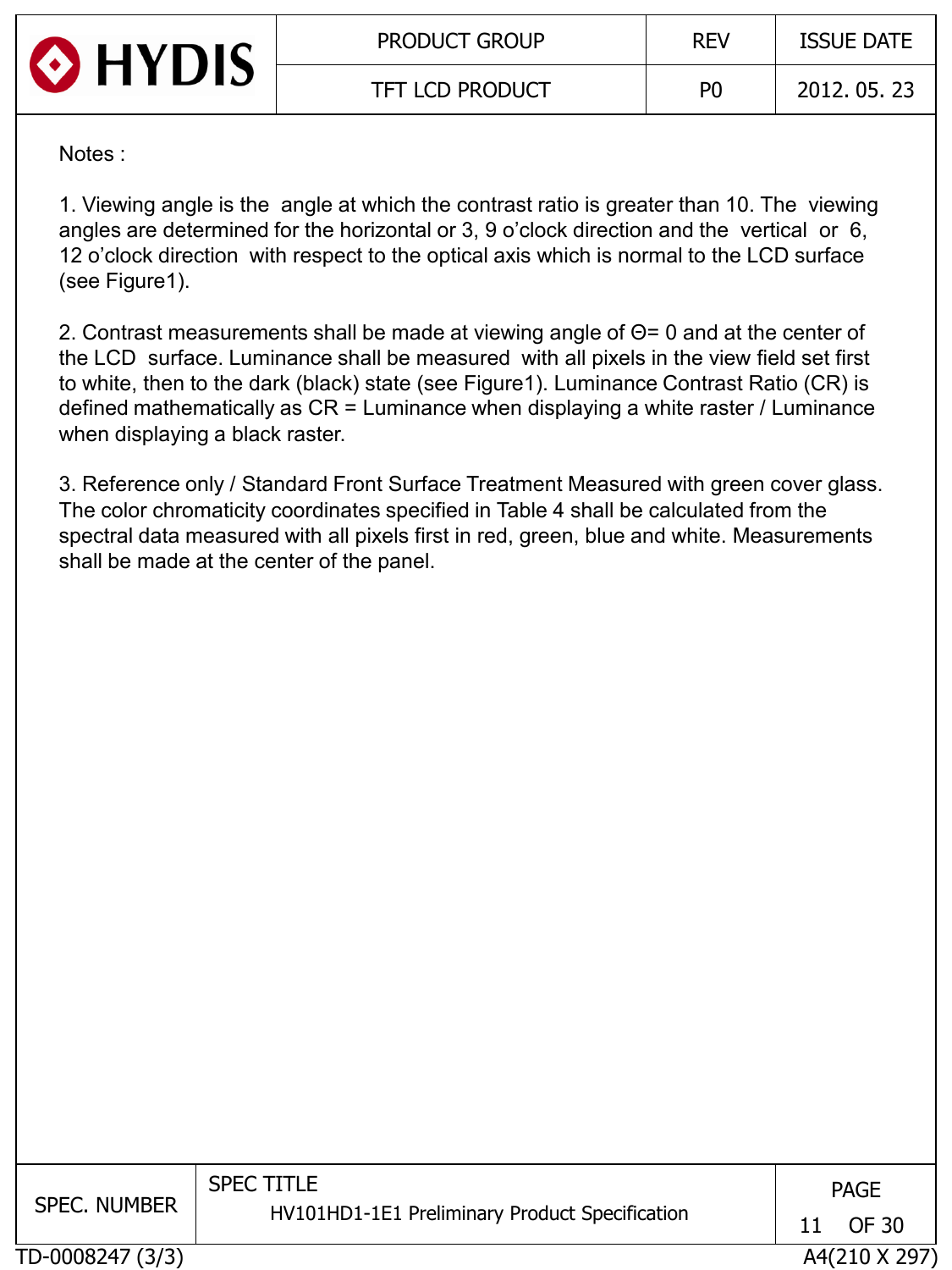

\*  $Yw = (Sum of 9 Points Luminance / 9)$ 

\* LED Condition = (Duty Ratio 100%, LED current 17 mA)

| <b>SPEC. NUMBER</b> | <b>SPEC TITLE</b>                              |     | <b>PAGE</b>   |  |
|---------------------|------------------------------------------------|-----|---------------|--|
|                     | HV101HD1-1E1 Preliminary Product Specification | 12. | OF 30         |  |
| TD-0008247 (3/3)    |                                                |     | A4(210 X 297) |  |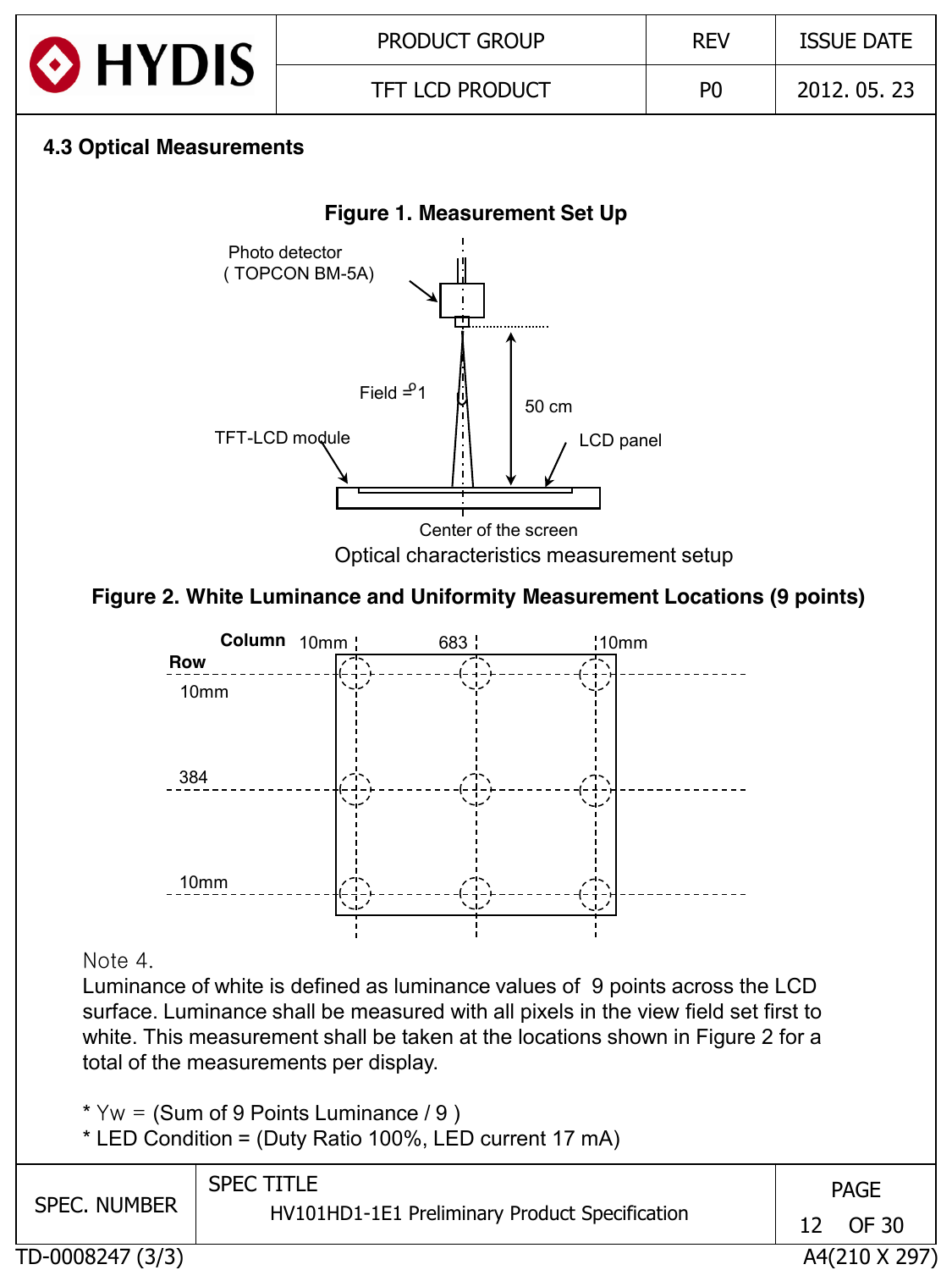

### **Figure 3. Response Time Testing**



| <b>SPEC. NUMBER</b> | <b>SPEC TITLE</b><br>HV101HD1-1E1 Preliminary Product Specification | 13. | <b>PAGE</b><br>OF 30 |
|---------------------|---------------------------------------------------------------------|-----|----------------------|
|                     |                                                                     |     |                      |
| TD-0008247 (3/3)    |                                                                     |     | A4(210 X 297)        |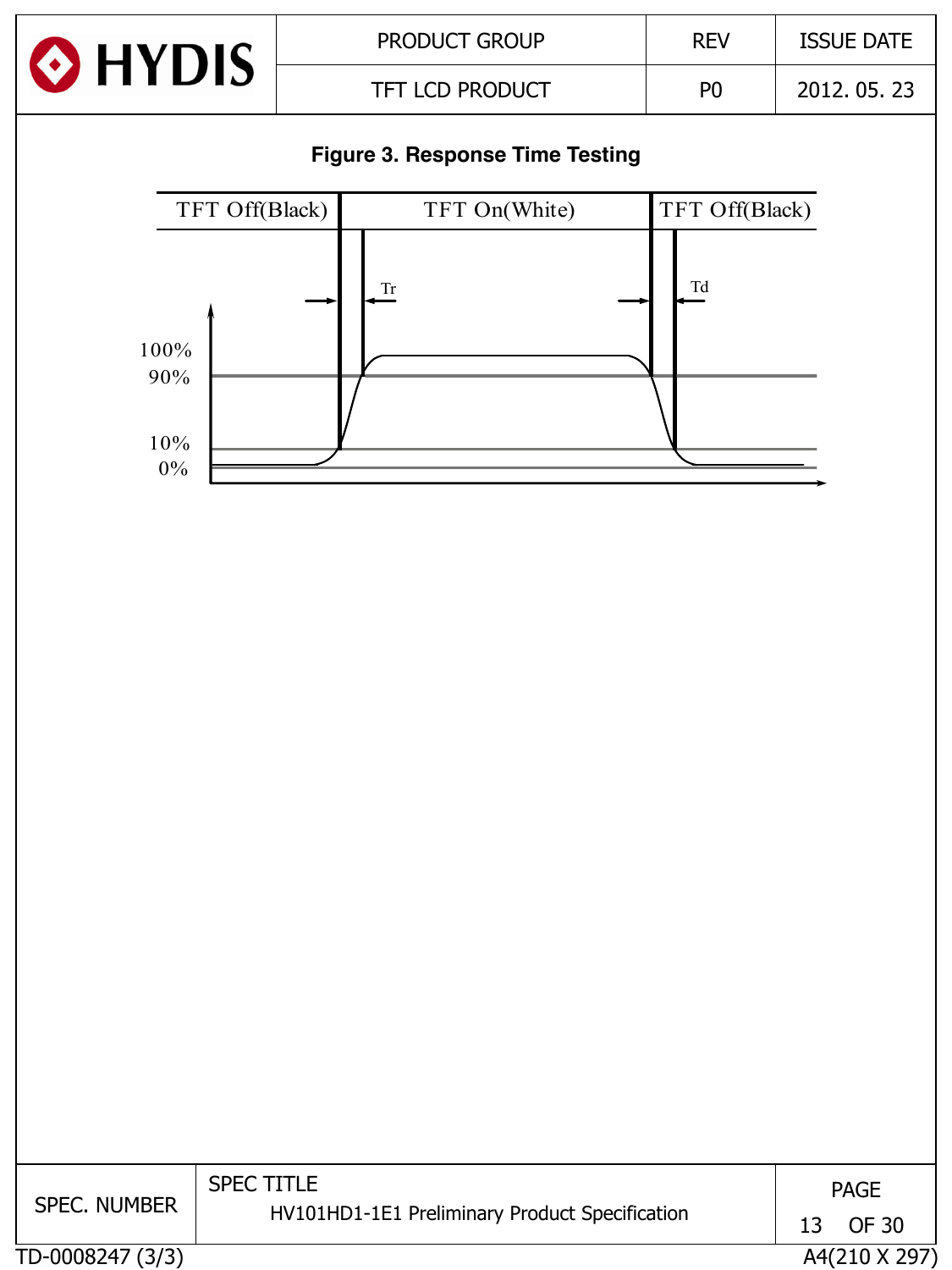

#### **Figure 4. Cross Modulation Test Description**



Cross-Talk (%) = 
$$
\left| \frac{Y_B - Y_A}{Y_B} \right| \times 100
$$

Where:

 $Y_{\text{A}}$  = Initial luminance of measured area (cd/m<sup>2</sup>)  $Y_B$  = Subsequent luminance of measured area (cd/m<sup>2</sup>)

The location measured will be exactly the same in both patterns

Note 5.

The electro-optical response time measurements shall be made as Figure 4 by switching the "data" input signal ON and OFF. The times needed for the luminance to change from 10% to 90% is Tr, and 90% to 10% is Td.

Note 6.

Cross-Talk of one area of the LCD surface by another shall be measured by comparing the luminance (YA) of a 25mm diameter area, with all display pixels set to a gray level, to the luminance (YB) of that same area when any adjacent area is driven dark (Refer to Figure 4).

| <b>SPEC. NUMBER</b> | <b>SPEC TITLE</b><br>HV101HD1-1E1 Preliminary Product Specification | 14 | <b>PAGE</b><br>OF 30 |
|---------------------|---------------------------------------------------------------------|----|----------------------|
| TD-0008247 (3/3)    |                                                                     |    | A4(210 X 297)        |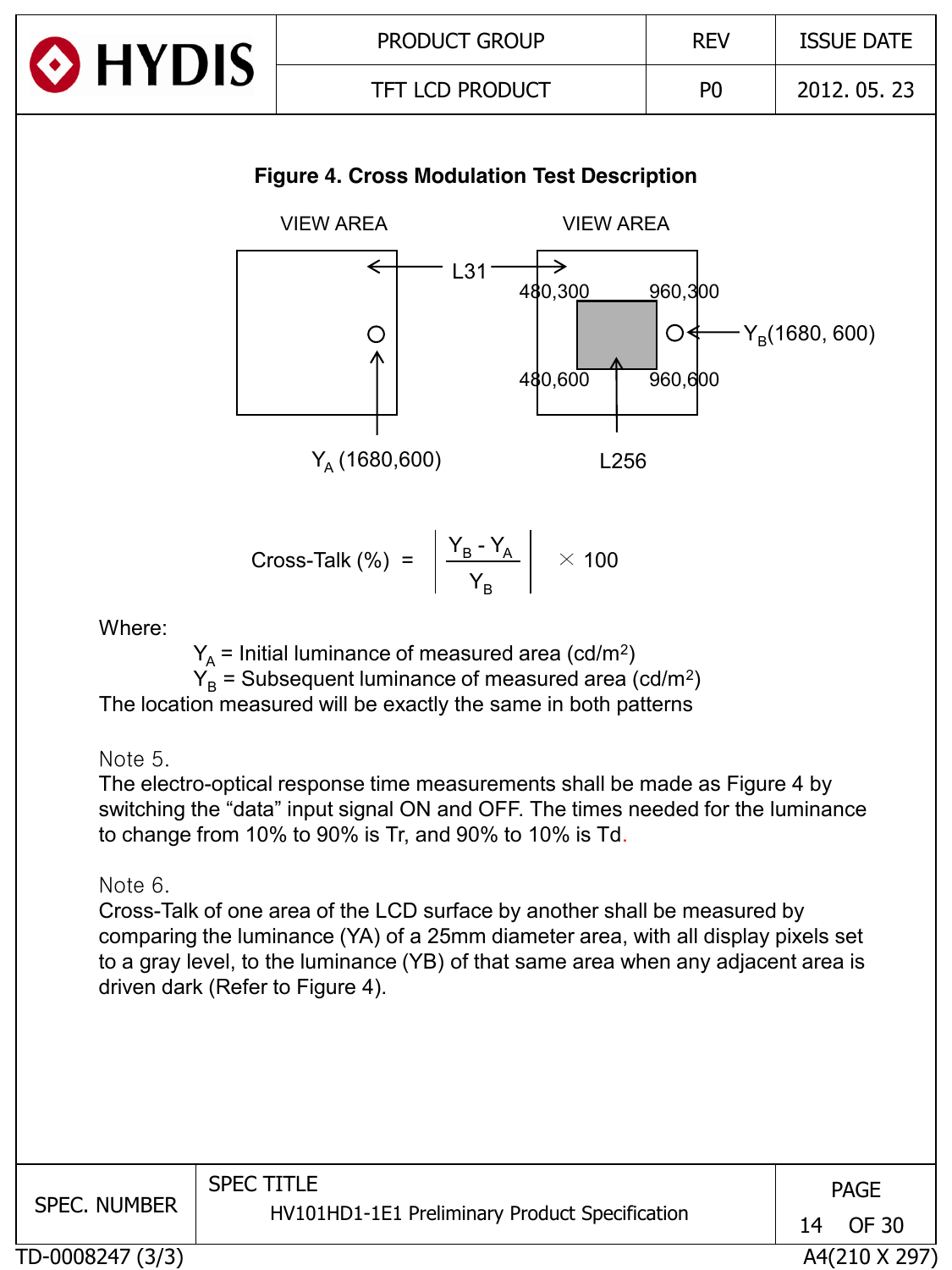

### **5.0 INTERFACE CONNECTIONS**

### **5.1 Electrical Interface Connection**

CN1 | HYDIS side connector | I-PEX : 20455-040E-12

#### < Table 7, Electrical Interface Connection >

| Pin No                  | Symbol          | <b>Function</b>                           |  |  |  |  |  |
|-------------------------|-----------------|-------------------------------------------|--|--|--|--|--|
| 1                       | <b>NC</b>       | NC (Please let it floating for test only) |  |  |  |  |  |
| $\overline{2}$          | <b>VCC</b>      | +3.3V Power                               |  |  |  |  |  |
| 3                       | <b>VCC</b>      | +3.3V Power                               |  |  |  |  |  |
| $\overline{\mathbf{4}}$ | V_EDID          | EDID 3.3V Power                           |  |  |  |  |  |
| 5                       | NC              | NC (Please let it floating for test only) |  |  |  |  |  |
| $\,6\,$                 | CLK_EDID        | <b>EDID Clock</b>                         |  |  |  |  |  |
| $\overline{7}$          | DATA_EDID       | <b>EDID Data</b>                          |  |  |  |  |  |
| 8                       | RXIN0-          | LVDS Signal(-)-channel 0                  |  |  |  |  |  |
| 9                       | RXIN0+          | LVDS Signal(+)-channel 0                  |  |  |  |  |  |
| 10                      | <b>GND</b>      | Ground                                    |  |  |  |  |  |
| 11                      | RXIN1-          | LVDS Signal(-)-channel 1                  |  |  |  |  |  |
| 12                      | RXIN1+          | LVDS Signal(+)-channel 1                  |  |  |  |  |  |
| 13                      | <b>GND</b>      | Ground                                    |  |  |  |  |  |
| 14                      | RXIN2-          | LVDS Signal(-)-channel 2                  |  |  |  |  |  |
| 15                      | RXIN2+          | LVDS Signal(+)-channel 2                  |  |  |  |  |  |
| 16                      | <b>GND</b>      | Ground                                    |  |  |  |  |  |
| 17                      | <b>RXCLKIN-</b> | LVDS Clock Signal(-)                      |  |  |  |  |  |
| 18                      | RXCLKIN+        | LVDS Clock Signal(+)                      |  |  |  |  |  |
| 19                      | <b>GND</b>      | Ground                                    |  |  |  |  |  |
| 20                      | RXIN3-          | LVDS Signal(-)-channel 3                  |  |  |  |  |  |
| 21                      | RXIN3+          | LVDS Signal(+)-channel 3                  |  |  |  |  |  |

TD-0008247 (3/3) A4(210 X 297) SPEC. NUMBER SPEC TITLE HV101HD1-1E1 Preliminary Product Specification PAGE OF 30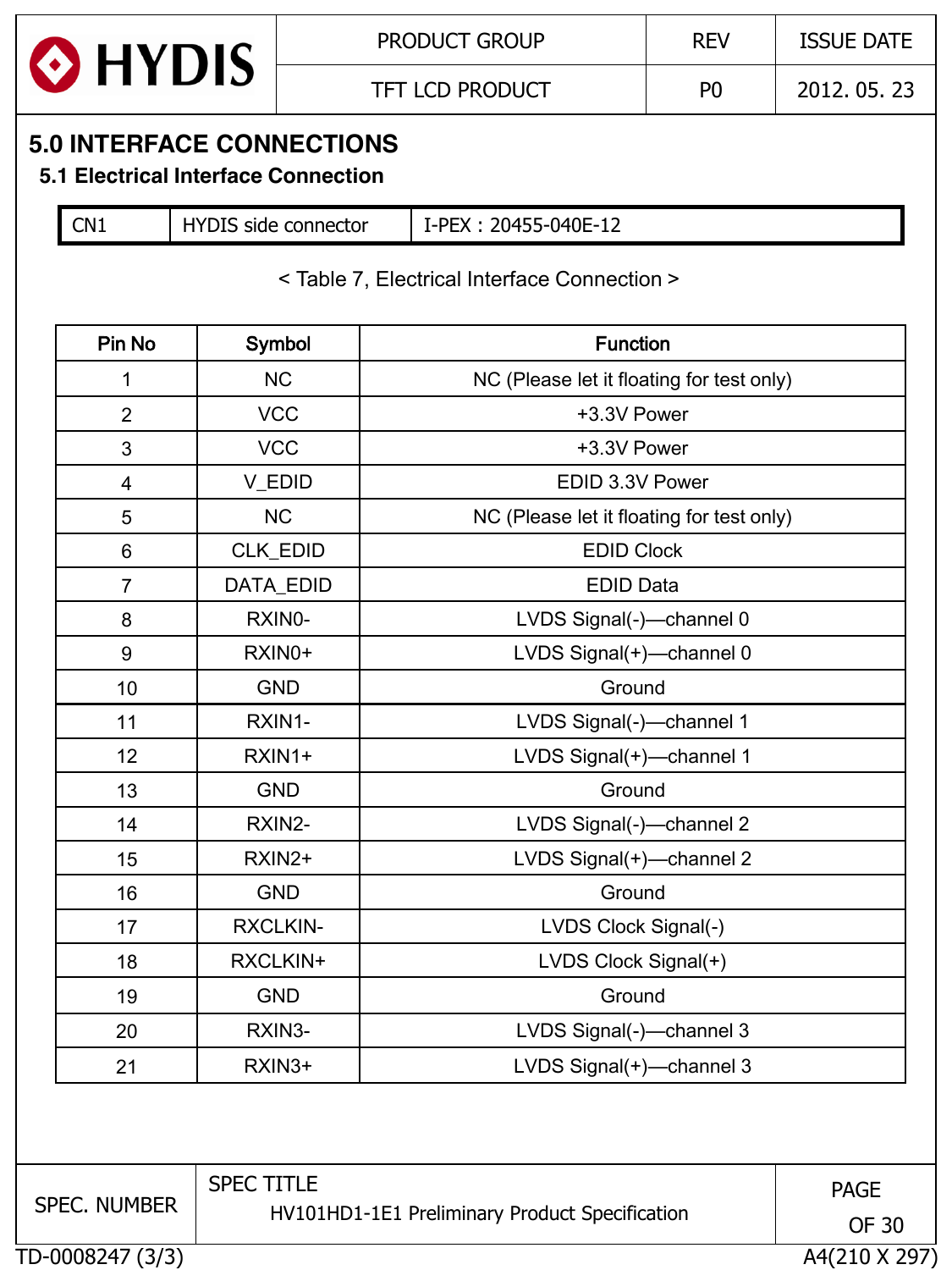

< Table 7, Electrical Interface Connection >

| Pin No | Symbol        | <b>Function</b>                           |
|--------|---------------|-------------------------------------------|
| 22     | <b>GND</b>    | Ground                                    |
| 23     | <b>NC</b>     | NC (Please let it floating for test only) |
| 24     | <b>NC</b>     | NC (Please let it floating for test only) |
| 25     | <b>GND</b>    | Ground                                    |
| 26     | <b>NC</b>     | NC (Please let it floating for test only) |
| 27     | <b>NC</b>     | NC (Please let it floating for test only) |
| 28     | <b>GND</b>    | Ground                                    |
| 29     | <b>NC</b>     | NC (Please let it floating for test only) |
| 30     | <b>NC</b>     | NC (Please let it floating for test only) |
| 31     | <b>VSSLED</b> | Ground - LED                              |
| 32     | <b>VSSLED</b> | Ground - LED                              |
| 33     | <b>VSSLED</b> | Ground - LED                              |
| 34     | <b>NC</b>     | NC (Please let it floating for test only) |
| 35     | <b>PWM</b>    | System PWM Signal Input (+3.3V Swing)     |
| 36     | LED_EN        | LED enable pin (+3.3V Input)              |
| 37     | <b>NC</b>     | NC (Please let it floating for test only) |
| 38     | <b>VLED</b>   | Power Supply for LED(VLED = 4.5 V ~ 21 V) |
| 39     | <b>VLED</b>   | Power Supply for LED(VLED = 4.5 V ~ 21 V) |
| 40     | <b>VLED</b>   | Power Supply for LED(VLED = 4.5 V ~ 21 V) |

TD-0008247 (3/3) A4(210 X 297) SPEC. NUMBER SPEC TITLE HV101HD1-1E1 Preliminary Product Specification PAGE OF 30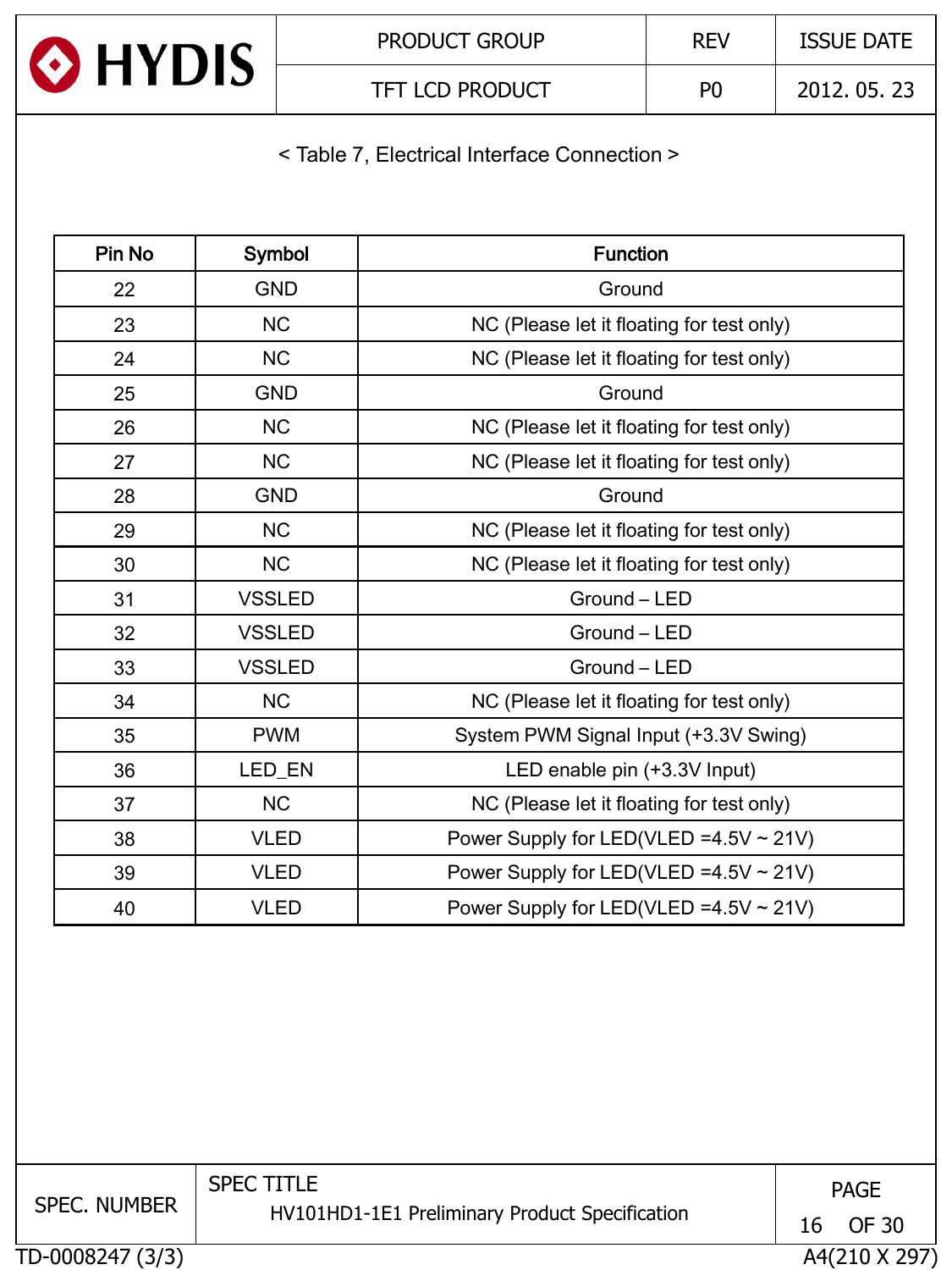|                       |                                                        | PRODUCT GROUP                                  | <b>REV</b>                                | <b>ISSUE DATE</b>                   |
|-----------------------|--------------------------------------------------------|------------------------------------------------|-------------------------------------------|-------------------------------------|
| HYDIS                 |                                                        | TFT LCD PRODUCT                                | P <sub>0</sub>                            | 2012.05.23                          |
| 5.2 Data Input Format |                                                        |                                                |                                           |                                     |
| (1, 1)                | (2, 1)                                                 |                                                | $(1365, 1)$ $(1366, 1)$                   |                                     |
| R<br>G                | $\mathsf{B}$<br>$\vert G \vert$<br>$\overline{B}$<br>R |                                                | R<br>$\vert G \vert$<br>B<br>R            | $\vert G \vert$<br>B                |
|                       |                                                        | 1 Pixel = $3$ Dots                             |                                           |                                     |
|                       |                                                        | $\mathsf{R}$<br>G<br>B                         |                                           |                                     |
| G<br>R                | $\mathsf B$<br>G B<br>R                                |                                                | R<br>$\vert G \vert$<br>$\mathsf{B}$<br>R | $\vert G \vert$<br>$\, {\bf B}$     |
| (1, 768)              | (2, 768)                                               |                                                | $(1365, 768)$ $(1366, 768)$               |                                     |
|                       |                                                        |                                                |                                           |                                     |
|                       |                                                        |                                                |                                           |                                     |
|                       |                                                        |                                                |                                           |                                     |
|                       |                                                        |                                                |                                           |                                     |
|                       |                                                        |                                                |                                           |                                     |
| <b>SPEC. NUMBER</b>   | <b>SPEC TITLE</b>                                      |                                                |                                           | <b>PAGE</b>                         |
| TD-0008247 (3/3)      |                                                        | HV101HD1-1E1 Preliminary Product Specification |                                           | <b>OF 30</b><br>17<br>A4(210 X 297) |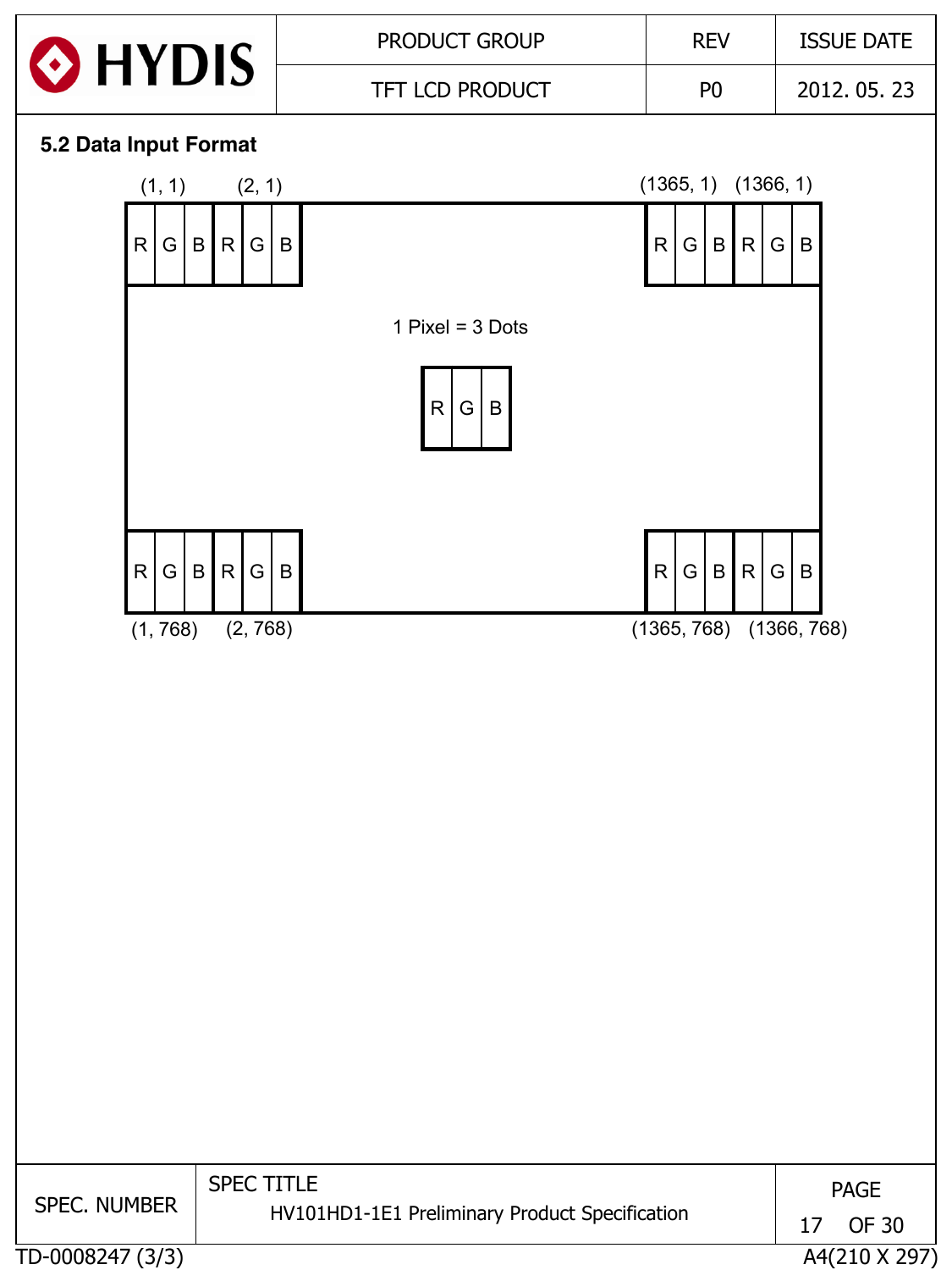

# **6.0. SIGNAL TIMING SPECIFICATIONS**

## **6.1** The LCM is operated by the only DE (Data enable) mode

< Table 8. Signal Timing >

| <b>Item</b>                     | <b>Symbol</b>  | Min. | Typ.  | Max. | Unit          |
|---------------------------------|----------------|------|-------|------|---------------|
| <b>Frame Rate</b>               |                |      | 60    |      | Hz            |
| Frame Period                    | Τ1             |      | 838   |      | Lines         |
| Vertical Display Time           | T <sub>2</sub> |      | 768   |      | Lines         |
| <b>Vertical Blanking Time</b>   | T <sub>3</sub> |      | 70    |      | Lines         |
| 1 Line Scanning Time            | T <sub>4</sub> |      | 1600  |      | <b>Clocks</b> |
| Horizontal Display Time         | T <sub>5</sub> |      | 1366  |      | <b>Clocks</b> |
| <b>Horizontal Blanking Time</b> | T6             |      | 243   |      | <b>Clocks</b> |
| <b>Clock Rate</b>               | 1/T7           |      | 80.44 |      | <b>MHz</b>    |

Note 1. This value only guarantee for the circuit-operation

# **7.0 SIGNAL TIMING WAVEFORMS**

## **7.1 Timing Waveforms of Interface Signal**

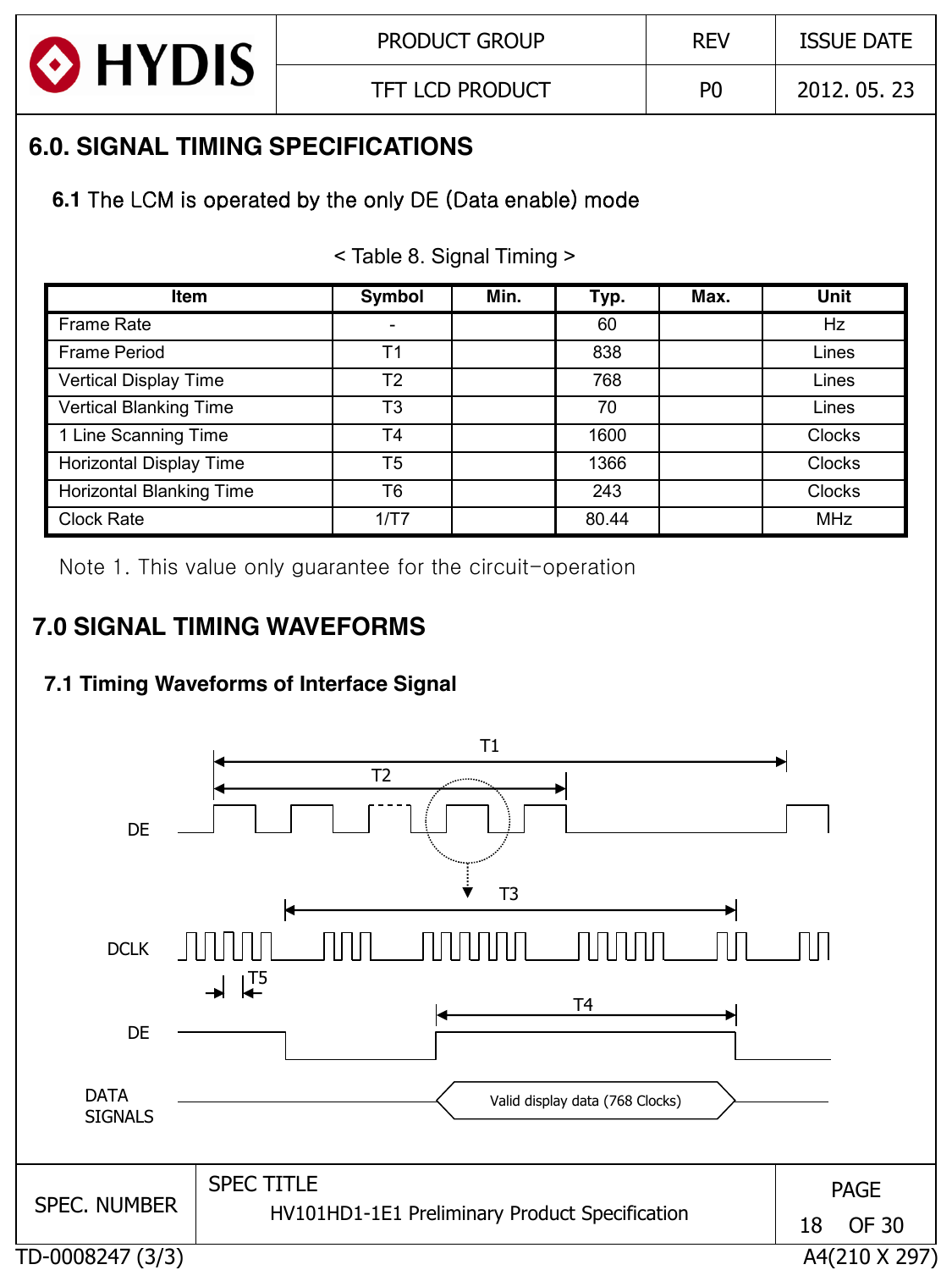

TFT LCD PRODUCT  $\vert$  P0  $\vert$  2012. 05. 23

## **8.0 INPUT SIGNALS, BASIC DISPLAY COLORS & GRAY SCALE OF COLORS**

Each color is displayed in sixty-four gray scales from a 8 bit data signal input.

|                                                                      | Colors & Gray      | Red Data<br>Green Data<br><b>Blue Data</b> |                   |                |                |              |                |                |                |                |                |                |                |              |                |                |                |               |                |
|----------------------------------------------------------------------|--------------------|--------------------------------------------|-------------------|----------------|----------------|--------------|----------------|----------------|----------------|----------------|----------------|----------------|----------------|--------------|----------------|----------------|----------------|---------------|----------------|
|                                                                      | Scale              | R <sub>5</sub>                             | R <sub>4</sub>    | R <sub>3</sub> | R <sub>2</sub> | R1           | R <sub>0</sub> | G <sub>5</sub> | G <sub>4</sub> | G <sub>3</sub> | G <sub>2</sub> | G <sub>1</sub> | G <sub>0</sub> | <b>B5</b>    | B <sub>4</sub> | B <sub>3</sub> | B <sub>2</sub> | <b>B1</b>     | B <sub>0</sub> |
|                                                                      | <b>Black</b>       | 0                                          | 0                 | 0              | 0              | 0            | 0              | 0              | 0              | 0              | 0              | 0              | 0              | 0            | 0              | 0              | 0              | 0             | 0              |
|                                                                      | Blue               | 0                                          | 0                 | 0              | 0              | 0            | 0              | 0              | 0              | 0              | 0              | 0              | 0              | 1            | 1              | 1              | 1              | $\mathbf{1}$  | 1              |
|                                                                      | Green              | 0                                          | 0                 | 0              | 0              | 0            | 0              | 1              | 1              | 1              | 1              | 1              | 1              | 0            | 0              | 0              | 0              | 0             | 0              |
| Basic                                                                | Cyan               | 0                                          | 0                 | 0              | 0              | 0            | 0              | 1              | 1              | 1              | $\mathbf{1}$   | 1              | 1              | $\mathbf{1}$ | 1              | 1              | 1              | $\mathbf{1}$  | 1              |
| Colors                                                               | Red                | $\mathbf{1}$                               | 1                 | 1              | 1              | 1            | $\mathbf{1}$   | $\mathbf{0}$   | 0              | 0              | 0              | 0              | 0              | $\mathbf 0$  | 0              | 0              | 0              | 0             | 0              |
|                                                                      | Magenta            | 1                                          | 1                 | 1              | 1              | 1            | 1              | 0              | 0              | 0              | 0              | 0              | 0              | 1            | 1              | 1              | 1              | $\mathbf{1}$  | 1              |
|                                                                      | Yellow             | 1                                          | 1                 | 1              | 1              | 1            | $\mathbf{1}$   | 1              | 1              | $\mathbf{1}$   | 1              | 1              | 1              | $\mathbf 0$  | 0              | 0              | 0              | 0             | 0              |
|                                                                      | White              | $\mathbf{1}$                               | 1                 | 1              | 1              | 1            | $\mathbf{1}$   | 1              | 1              | 1              | 1              | 1              | 1              | 1            | 1              | 1              | 1              | $\mathbf{1}$  | 1              |
|                                                                      | <b>Black</b>       | 0                                          | 0                 | 0              | 0              | 0            | 0              | 0              | 0              | 0              | 0              | 0              | 0              | $\mathbf 0$  | 0              | 0              | 0              | 0             | 0              |
|                                                                      | $\triangle$        | $\bf{0}$                                   | 0                 | 0              | 0              | 0            | $\mathbf{1}$   | 0              | 0              | 0              | 0              | 0              | 0              | $\bf{0}$     | 0              | $\bf{0}$       | 0              | $\bf 0$       | 0              |
|                                                                      | Darker             | $\mathbf 0$                                | 0                 | 0              | 0              | 1            | 0              | 0              | 0              | $\bf{0}$       | 0              | 0              | 0              | $\mathbf 0$  | $\mathbf 0$    | $\bf{0}$       | 0              | $\mathbf 0$   | 0              |
| Gray<br>Scale                                                        | $\triangle$        |                                            |                   |                |                |              |                |                |                |                |                |                |                |              |                |                |                |               |                |
| Of                                                                   | $\bigtriangledown$ |                                            |                   |                |                |              |                |                |                |                |                |                |                |              |                |                |                |               |                |
| Red                                                                  | <b>Brighter</b>    | 1                                          | $\mathbf{1}$      | $\mathbf{1}$   | 1              | 0            | 1              | 0              | $\pmb{0}$      | $\mathbf 0$    | 0              | 0              | 0              | 0            | 0              | $\mathbf 0$    | 0              | 0             | 0              |
|                                                                      | $\bigtriangledown$ | $\mathbf{1}$                               | 1                 | 1              | 1              | 1            | 0              | 0              | 0              | 0              | 0              | 0              | 0              | 0            | 0              | $\bf{0}$       | 0              | $\mathbf 0$   | 0              |
|                                                                      | Red                | $\mathbf{1}$                               | 1                 | 1              | 1              | 1            | $\mathbf{1}$   | 0              | 0              | 0              | 0              | 0              | 0              | 0            | 0              | 0              | 0              | 0             | 0              |
|                                                                      | <b>Black</b>       | 0                                          | 0                 | 0              | 0              | 0            | 0              | $\mathbf 0$    | 0              | 0              | 0              | 0              | 0              | 0            | 0              | $\mathbf 0$    | 0              | $\bf 0$       | 0              |
|                                                                      | $\triangle$        | 0                                          | 0                 | 0              | 0              | 0            | 0              | 0              | 0              | $\bf{0}$       | 0              | 0              | 1              | 0            | 0              | $\mathbf 0$    | 0              | 0             | 0              |
| Gray                                                                 | Darker             | 0                                          | 0                 | 0              | 0              | 0            | 0              | 0              | $\mathbf 0$    | $\bf{0}$       | 0              | 1              | 0              | $\bf{0}$     | 0              | $\mathbf 0$    | $\mathbf 0$    | $\mathbf 0$   | 0              |
| Scale                                                                | Δ                  |                                            |                   |                |                |              |                |                |                |                |                |                |                |              |                |                |                |               |                |
| Of                                                                   | $\bigtriangledown$ |                                            |                   |                |                |              |                |                |                |                |                |                |                |              |                |                |                |               |                |
| Green                                                                | <b>Brighter</b>    | 0                                          | 0                 | 0              | 0              | 0            | 0              | $\mathbf{1}$   | $\mathbf{1}$   | $\mathbf{1}$   | 1              | 0              | 1              | $\mathbf 0$  | 0              | $\pmb{0}$      | 0              | $\mathbf 0$   | 0              |
|                                                                      | $\bigtriangledown$ | 0                                          | 0                 | $\mathbf 0$    | 0              | 0            | 0              | $\mathbf{1}$   | $\mathbf{1}$   | $\mathbf{1}$   | $\mathbf{1}$   | $\mathbf{1}$   | 0              | $\mathbf 0$  | 0              | $\mathbf 0$    | $\mathbf 0$    | $\mathbf 0$   | 0              |
|                                                                      | Green              | 0                                          | 0                 | 0              | 0              | 0            | 0              | $\mathbf{1}$   | $\mathbf{1}$   | $\mathbf{1}$   | 1              | $\mathbf{1}$   | 1              | $\mathbf 0$  | 0              | $\mathbf 0$    | 0              | $\mathbf 0$   | 0              |
|                                                                      | <b>Black</b>       | 0                                          | 0                 | 0              | 0              | 0            | 0              | 0              | 0              | 0              | 0              | 0              | 0              | 0            | 0              | 0              | 0              | $\mathbf 0$   | 0              |
|                                                                      | Δ                  | 0                                          | 0                 | 0              | 0              | 0            | 0              | 0              | 0              | 0              | 0              | 0              | 0              | 0            | 0              | 0              | 0              | 0             | 1              |
| Gray                                                                 | Darker             | $\mathbf 0$                                | 0                 | 0              | 0              | 0            | $\mathbf 0$    | 0              | $\mathbf 0$    | $\bf{0}$       | 0              | 0              | 0              | $\mathbf 0$  | 0              | $\mathbf 0$    | 0              | $\mathbf{1}$  | 0              |
| Scale                                                                | $\triangle$        |                                            |                   |                |                |              |                |                |                |                |                |                |                |              |                |                |                |               |                |
| Of                                                                   | $\bigtriangledown$ |                                            |                   |                |                |              |                |                |                |                |                |                |                |              |                |                |                |               |                |
| <b>Blue</b>                                                          | <b>Brighter</b>    | 0                                          | 0                 | 0              | 0              | 0            | $\bf{0}$       | 0              | 0              | 0              | 0              | $\mathbf 0$    | 0              | 1            | 1              | 1              | 1              | 0             | $\mathbf{1}$   |
|                                                                      | $\bigtriangledown$ | 0                                          | 0                 | 0              | 0              | 0            | 0              | $\mathbf 0$    | 0              | 0              | 0              | 0              | 0              | $\mathbf{1}$ | 1              | $\mathbf{1}$   | $\mathbf{1}$   | $\mathbf{1}$  | 0              |
|                                                                      | Blue               | 0                                          | 0                 | 0              | 0              | 0            | 0              | $\mathbf 0$    | 0              | 0              | 0              | 0              | 0              | $\mathbf{1}$ | 1              | 1              | 1              | $\mathbf{1}$  | $\mathbf{1}$   |
|                                                                      | <b>Black</b>       | 0                                          | 0                 | 0              | 0              | 0            | 0              | $\mathbf{0}$   | 0              | 0              | 0              | 0              | 0              | $\mathbf 0$  | 0              | $\mathbf 0$    | 0              | $\mathbf 0$   | 0              |
|                                                                      | Δ                  | 0                                          | 0                 | 0              | 0              | 0            | $\mathbf{1}$   | $\mathbf{0}$   | 0              | 0              | 0              | 0              | 1              | $\mathbf 0$  | 0              | $\mathbf 0$    | 0              | 0             | $\mathbf{1}$   |
| Gray<br>Scale                                                        | Darker             | 0                                          | 0                 | 0              | 0              | $\mathbf{1}$ | $\mathbf 0$    | 0              | 0              | 0              | 0              | $\mathbf 1$    | 0              | $\mathbf 0$  | $\mathbf 0$    | $\mathbf 0$    | 0              | $\mathbf{1}$  | 0              |
| Of                                                                   | Δ                  |                                            |                   |                |                |              |                |                |                |                |                |                |                |              |                |                |                |               |                |
| White                                                                | $\overline{\vee}$  |                                            |                   |                |                |              |                |                |                |                |                |                |                |              |                |                |                |               |                |
| &                                                                    | <b>Brighter</b>    | 1                                          | 1                 | 1              | 1              | 0            | 1              | 1              | 1              | 1              | 1              | 0              | 1              | 1            | 1              | 1              | 1              | 0             | 1              |
| <b>Black</b>                                                         | $\bigtriangledown$ | $\mathbf{1}$                               | 1                 | 1              | 1              | 1            | 0              | $\mathbf{1}$   | 1              | $\mathbf{1}$   | 1              | 1              | 0              | $\mathbf{1}$ | $\mathbf{1}$   | $\mathbf{1}$   | 1              | 1             | 0              |
|                                                                      | White              | $\mathbf{1}$                               | 1                 | 1              | 1              | 1            | $\mathbf{1}$   | 1              | 1              | 1              | 1              | 1              | 1              | $\mathbf{1}$ | 1              | 1              | 1              | $\mathbf{1}$  | 1              |
|                                                                      |                    |                                            | <b>SPEC TITLE</b> |                |                |              |                |                |                |                |                |                |                |              |                |                |                | <b>PAGE</b>   |                |
| SPEC. NUMBER<br>HV101HD1-1E1 Preliminary Product Specification<br>19 |                    |                                            |                   |                |                |              |                | <b>OF 30</b>   |                |                |                |                |                |              |                |                |                |               |                |
|                                                                      | TD-0008247 (3/3)   |                                            |                   |                |                |              |                |                |                |                |                |                |                |              |                |                |                | A4(210 X 297) |                |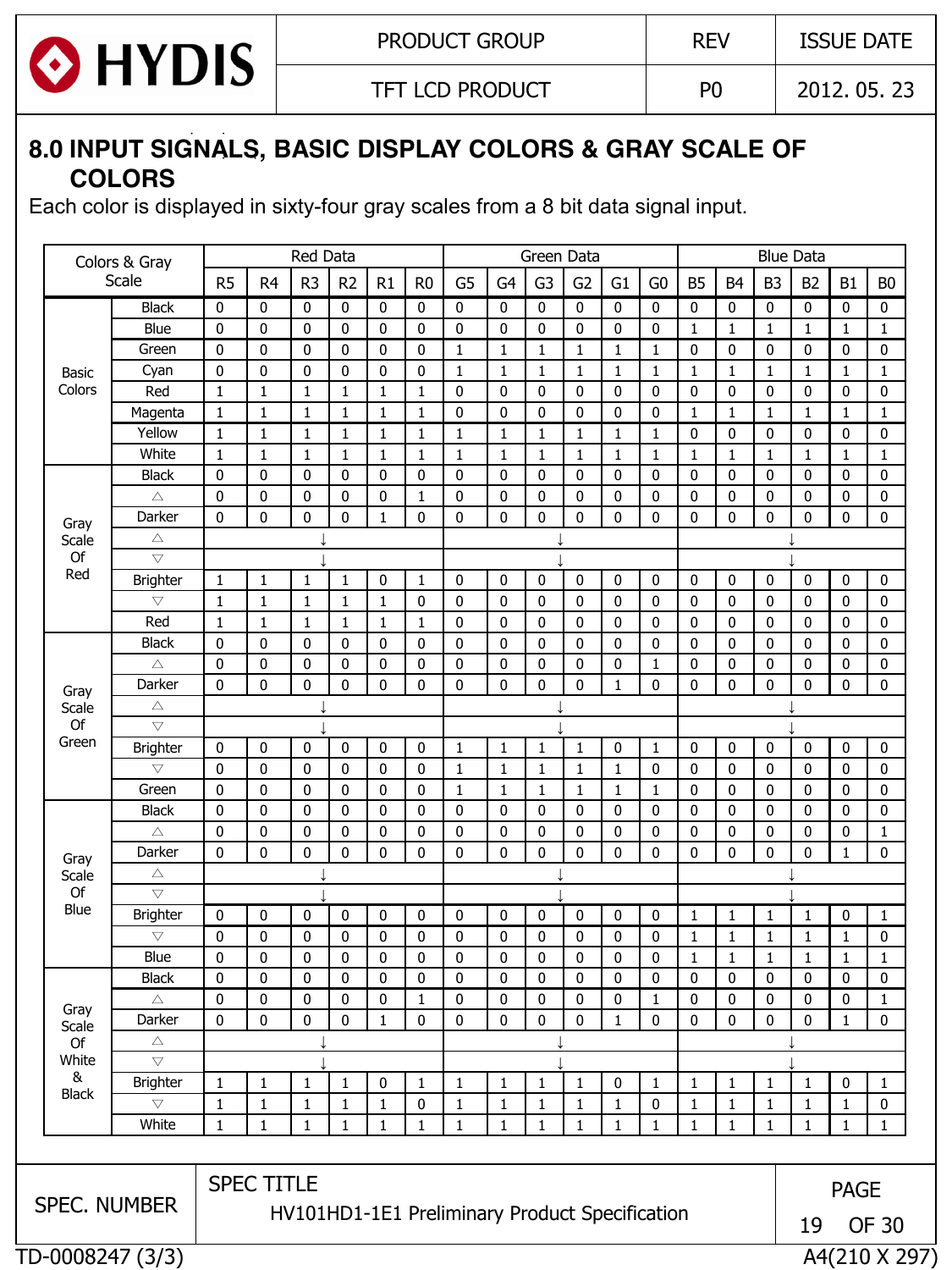

### **9.0 POWER SEQUENCE**

 To prevent a latch-up or DC operation of the LCD module, the power on/off sequence shall be as shown in below



TD-0008247 (3/3) A4(210 X 297)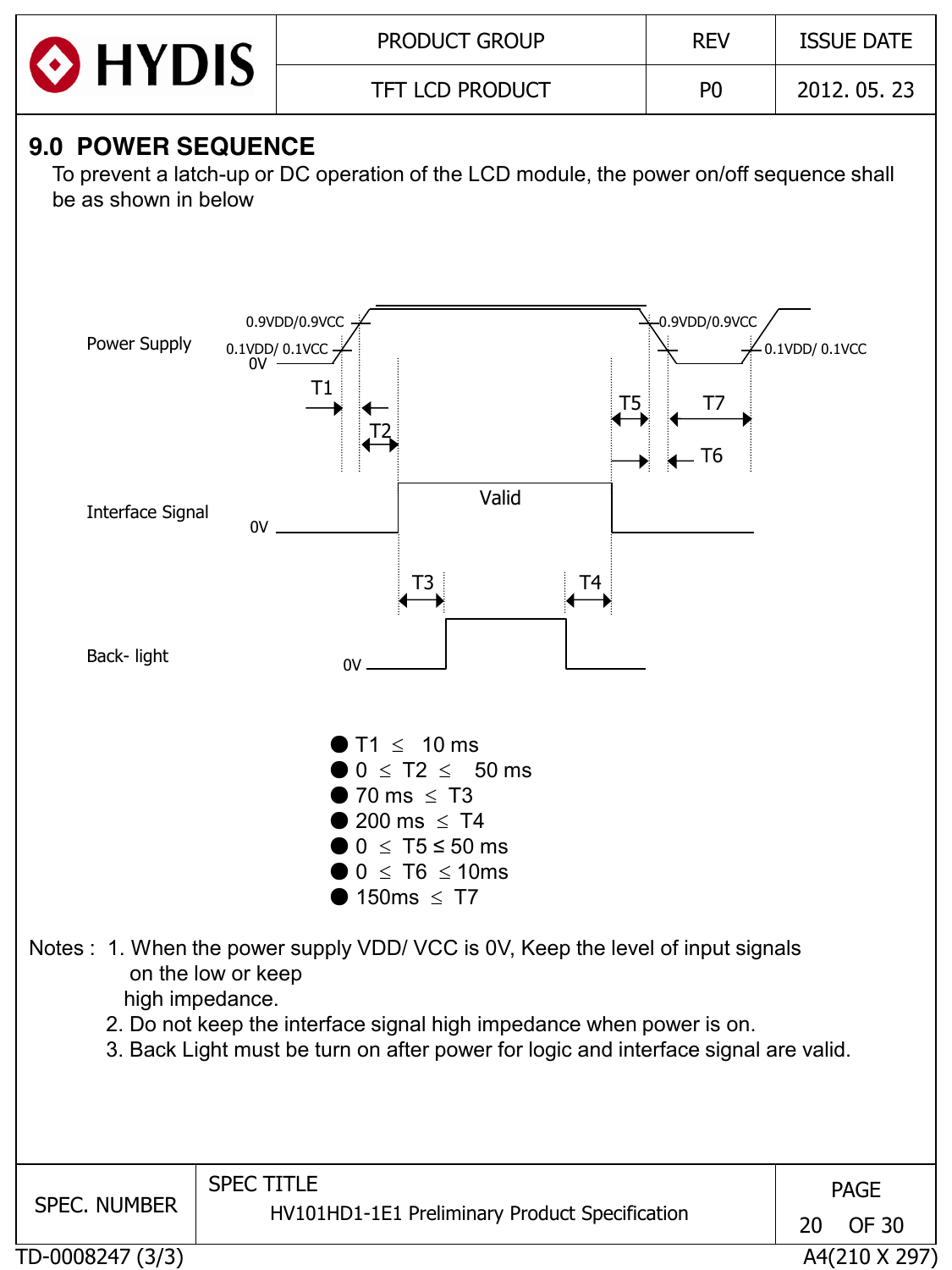

TFT LCD PRODUCT P0 2012. 05. 23

### **10.0 MECHANICAL CHARACTERISTICS**

#### **10.1 Dimensional Requirements**

Figure 5 & 6 shows mechanical outlines for the model

|  |  |  | < Table 9, Mechanical Characters > |  |  |
|--|--|--|------------------------------------|--|--|
|--|--|--|------------------------------------|--|--|

| <b>Parameter</b>   | <b>Specification</b>                                | <b>Unit</b> |
|--------------------|-----------------------------------------------------|-------------|
| <b>Active Area</b> | 223.341(H) $\times$ 125.568(V)                      | mm          |
| Number of pixels   | $1366(H)$ X 768(V) (1 pixel = R + G + B dots)       |             |
| Pixel pitch        | $0.1635(H)$ X 0.1635(V)                             | mm          |
| Pixel arrangement  | <b>RGB Vertical stripe</b>                          |             |
| Display colors     | 262K (6bits)                                        |             |
| Display mode       | <b>Normally Black</b>                               |             |
| Outline dimension  | 234.53(H) $\times$ 138.97(V) $\times$ 2.4(D) (Typ.) | mm          |
| Weight             | 115(Max.)                                           | g           |
| Back-light         | Bottom alignment 36-LEDs type                       |             |

#### **10.2 LR and Polarizer Hardness.**

The surface of the LCD has an Clear and a coating to reduce scratching.

#### **10.3 Light Leakage**

 There shall not be visible light from the back-lighting system around the edges of the screen as seen from a distance 50cm from the screen with an overhead light level of 150lux. The manufacture shall furnish limit samples of the panel showing the light leakage acceptable.

| <b>SPEC. NUMBER</b> | <b>SPEC TITLE</b>                              | <b>PAGE</b>   |  |
|---------------------|------------------------------------------------|---------------|--|
|                     | HV101HD1-1E1 Preliminary Product Specification | OF 30         |  |
| TD-0008247 (3/3)    |                                                | A4(210 X 297) |  |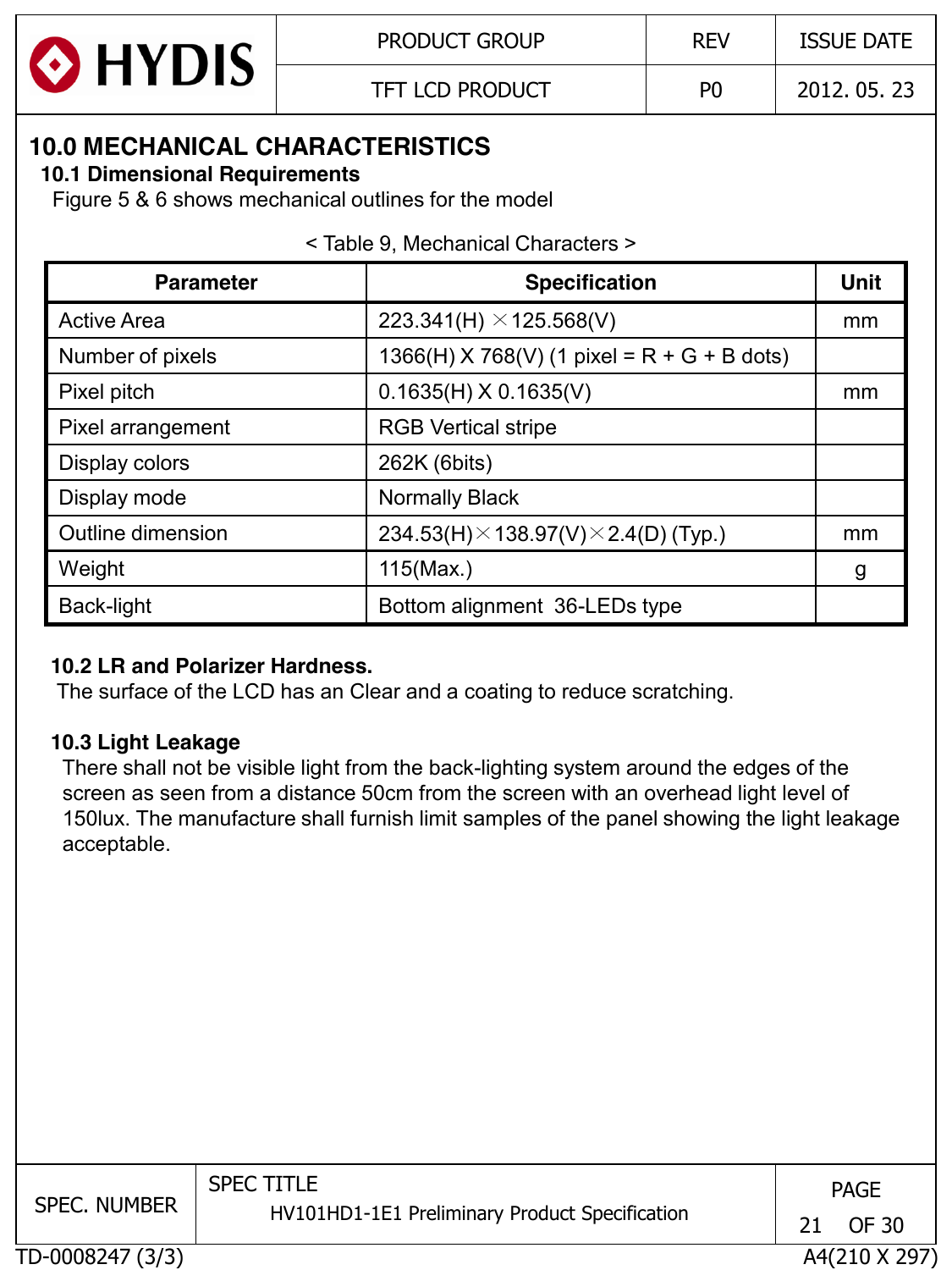

## **11.0 Mechanical Drawing**

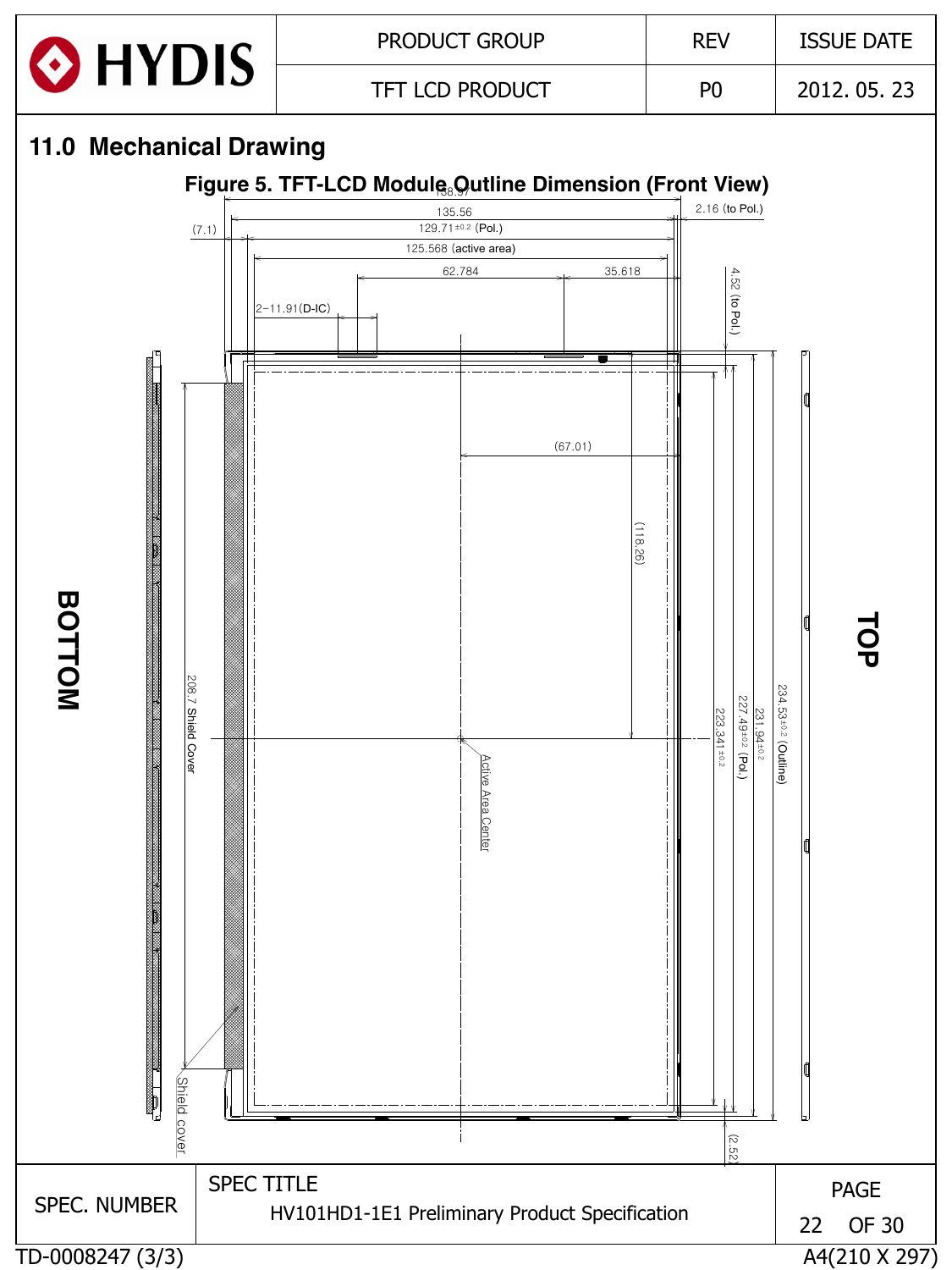



HV101HD1-1E1 Preliminary Product Specification

TD-0008247 (3/3) A4(210 X 297)

SPEC. NUMBER

**BOTTOM**

PAGE 23 OF 30

**TOP**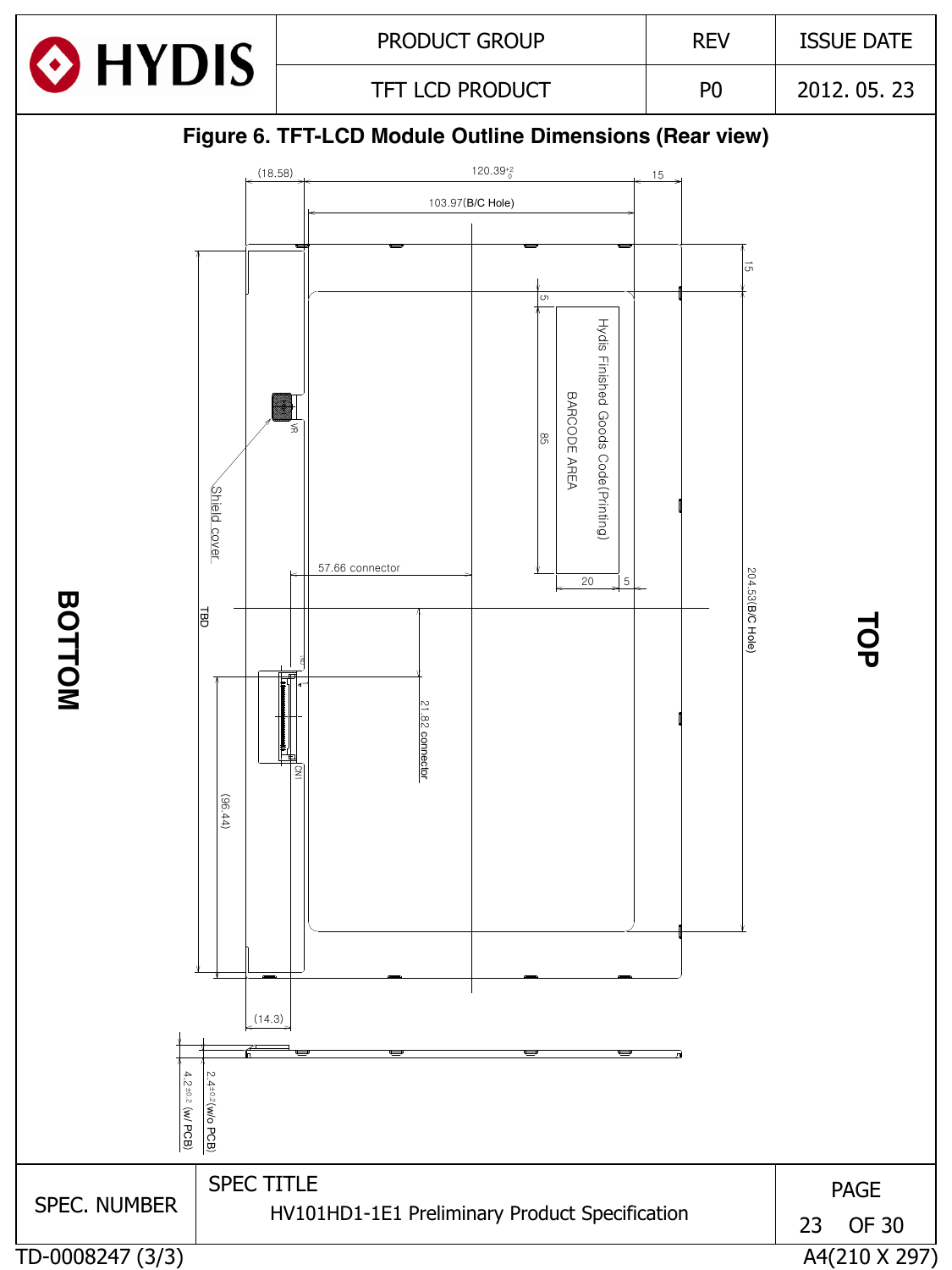

# **12.0 RELIABLITY TEST**

The Reliability test items and its conditions are shown in below.

< Table10, Reliability Test >

| <b>No</b>      | <b>Test Item</b>                                      | <b>Test Condition</b>                                                                                  | <b>Operating</b>    |
|----------------|-------------------------------------------------------|--------------------------------------------------------------------------------------------------------|---------------------|
| $\mathbf{1}$   | High temperature<br>storage test                      | Ta = $60$ °C, 240 hrs                                                                                  | No                  |
| $\overline{2}$ | Low temperature<br>storage test                       | Ta = $-20$ °C, 240 hrs                                                                                 | No                  |
| 3              | High temperature &<br>high humidity<br>operation test | Ta = 50 °C, 80%RH, 240hrs                                                                              | Yes                 |
| $\overline{4}$ | High temperature<br>operation test                    | Ta = 50 $\degree$ C, 240 hrs                                                                           | Yes                 |
| 5              | Low temperature<br>operation test                     | Ta = $0 °C$ , 240 hrs                                                                                  | Yes                 |
| 6              | Thermal shock                                         | Ta = -20 $\degree$ C $\leftrightarrow$ 60 $\degree$ C (30 min), 100 cycle                              | No                  |
| $\overline{7}$ | Vibration test<br>(non-operating)                     | Frequency: $10 \sim 500$ Hz<br>Gravity/AMP: 1.5G<br>Period: X,Y,Z 30min                                | <b>NO</b>           |
| 8              | Shock test<br>(non-operating)                         | Gravity: 220G<br>Pulse width: 2ms, half sine wave<br>$\pm$ X, $\pm$ Y, $\pm$ Z Once for each direction | No                  |
| 9              | Electro-static<br>discharge test<br>(non-operating)   | C=150pF, $R=330\Omega$ , 5cycle/<br>Air 15KV, Contact 8kV                                              | <b>No</b><br>Note 1 |

Note 1 :

1. ESD test condition is standard of customer system.

| <b>SPEC. NUMBER</b> | <b>SPEC TITLE</b><br>HV101HD1-1E1 Preliminary Product Specification | 24 | <b>PAGE</b><br>OF 30 |
|---------------------|---------------------------------------------------------------------|----|----------------------|
| TD-0008247 (3/3)    |                                                                     |    | A4(210 X 297)        |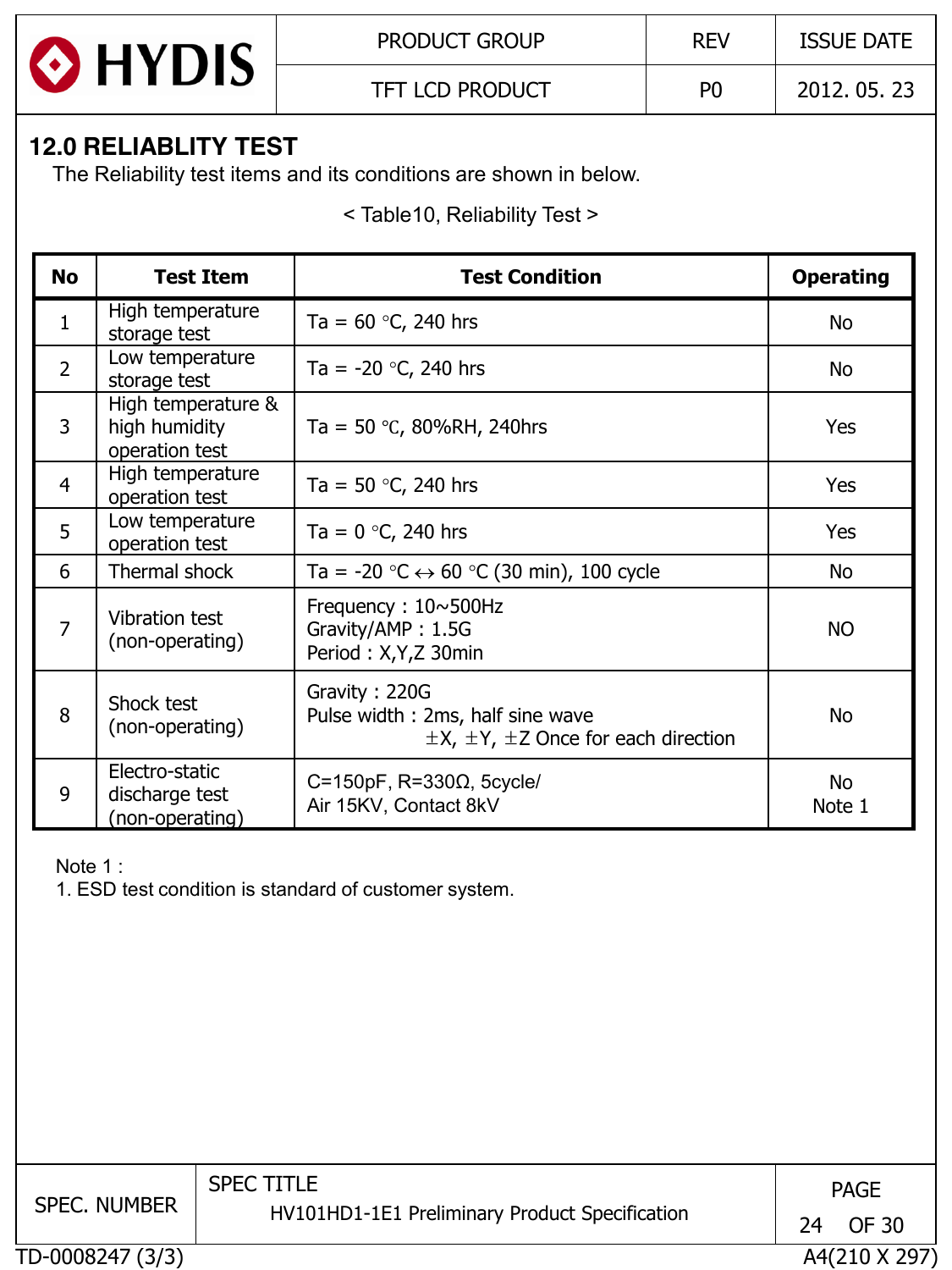

# **13.0 HANDLING & CAUTIONS**

# **13.1 Cautions when taking out the module**

• Pick the pouch only, when taking out module from a shipping package.

# **13.2 Cautions for handling the module**

- As the electrostatic discharges may break the LCD module, handle the LCD module with care. Peel a protection sheet off from the LCD panel surface as slowly as possible.
- As the LCD panel and back light element are made from fragile glass (epoxy) material, impulse and pressure to the LCD module should be avoided.
- As the surface of the polarizer is very soft and easily scratched, use a soft dry cloth without chemicals for cleaning.
- Do not pull the interface connector in or out while the LCD module is operating.
- Put the module display side down on a flat horizontal plane.
- Handle connectors and cables with care.

# **13.3 Cautions for the operation**

- When the module is operating, do not lose MCLK, DE signals. If any one of these signals were lost, the LCD panel would be damaged.
- Obey the supply voltage sequence. If wrong sequence is applied, the module would be damaged.

# **13.4 Cautions for the atmosphere**

- Dew drop atmosphere should be avoided.
- Do not store and/or operate the LCD module in a high temperature and/or humidity atmosphere. Storage in an electro-conductive polymer packing pouch and under relatively low temperature atmosphere is recommended.

# **13.5 Cautions for the module characteristics**

- Do not apply fixed pattern data signal to the LCD module at product aging.
- Applying fixed pattern for a long time may cause image sticking.

# **13.6 Cautions for the digitizer assembly**

- When assembling FPC connector, do not flip connector past 90° due to possible damage to connector.
- When positioning digitizer underneath driver IC, do not lift driver IC past 90° due to possible damage to drive IC pattern.
- Please be warned that during assembly of digitizer, the opening or closing of FPC will result in possible electrostatic discharge damage to the LED

# **13.7 Other cautions**

- Do not re-adjust variable resistor or switch etc.
- When returning the module for repair or etc., Please pack the module not to be broken. We recommend to use the original shipping packages.

| <b>SPEC TITLE</b><br><b>SPEC. NUMBER</b><br>HV101HD1-1E1 Preliminary Product Specification | <b>PAGE</b><br>25 OF 30 |
|--------------------------------------------------------------------------------------------|-------------------------|
|--------------------------------------------------------------------------------------------|-------------------------|

TD-0008247 (3/3) A4(210 X 297)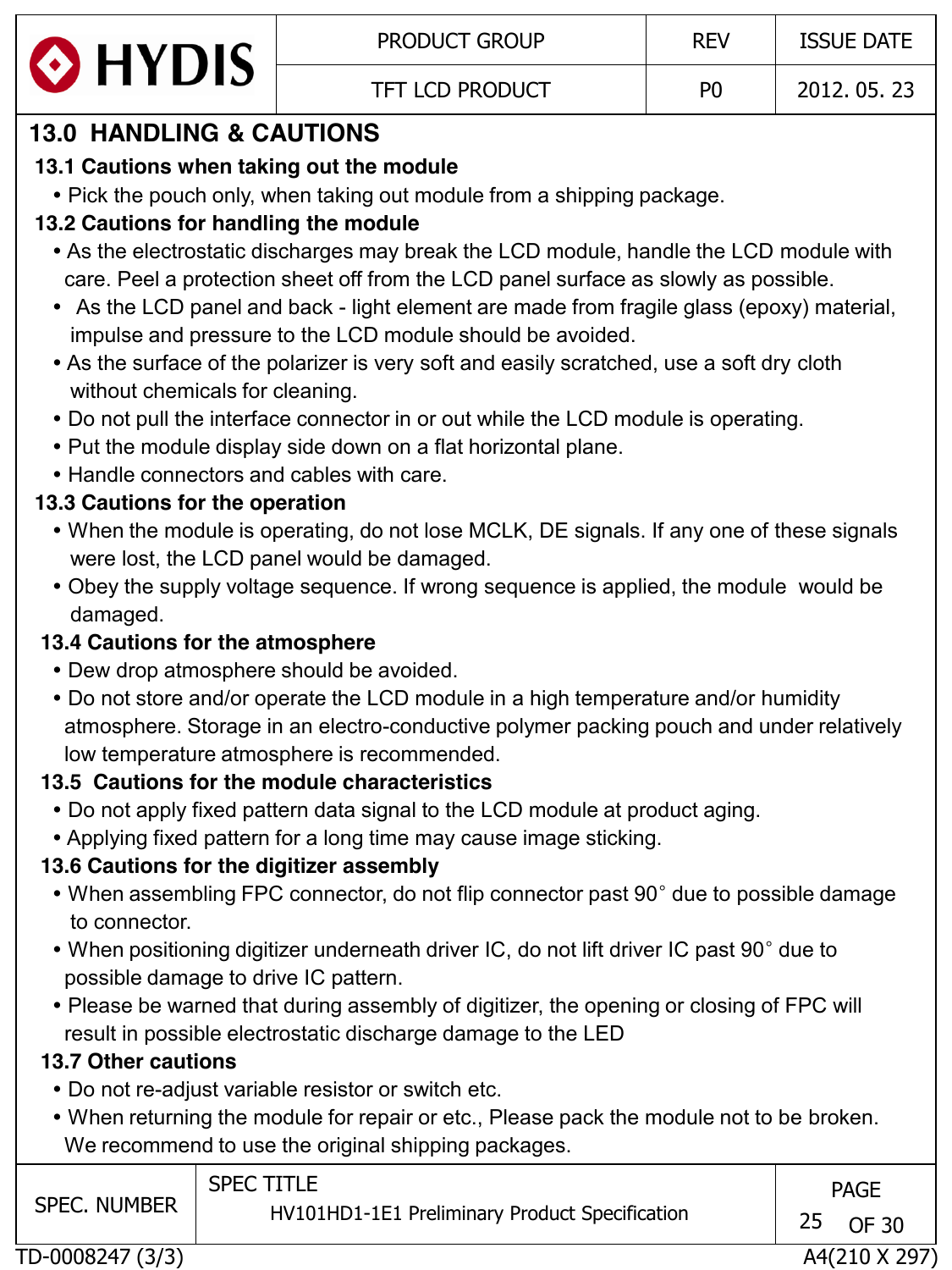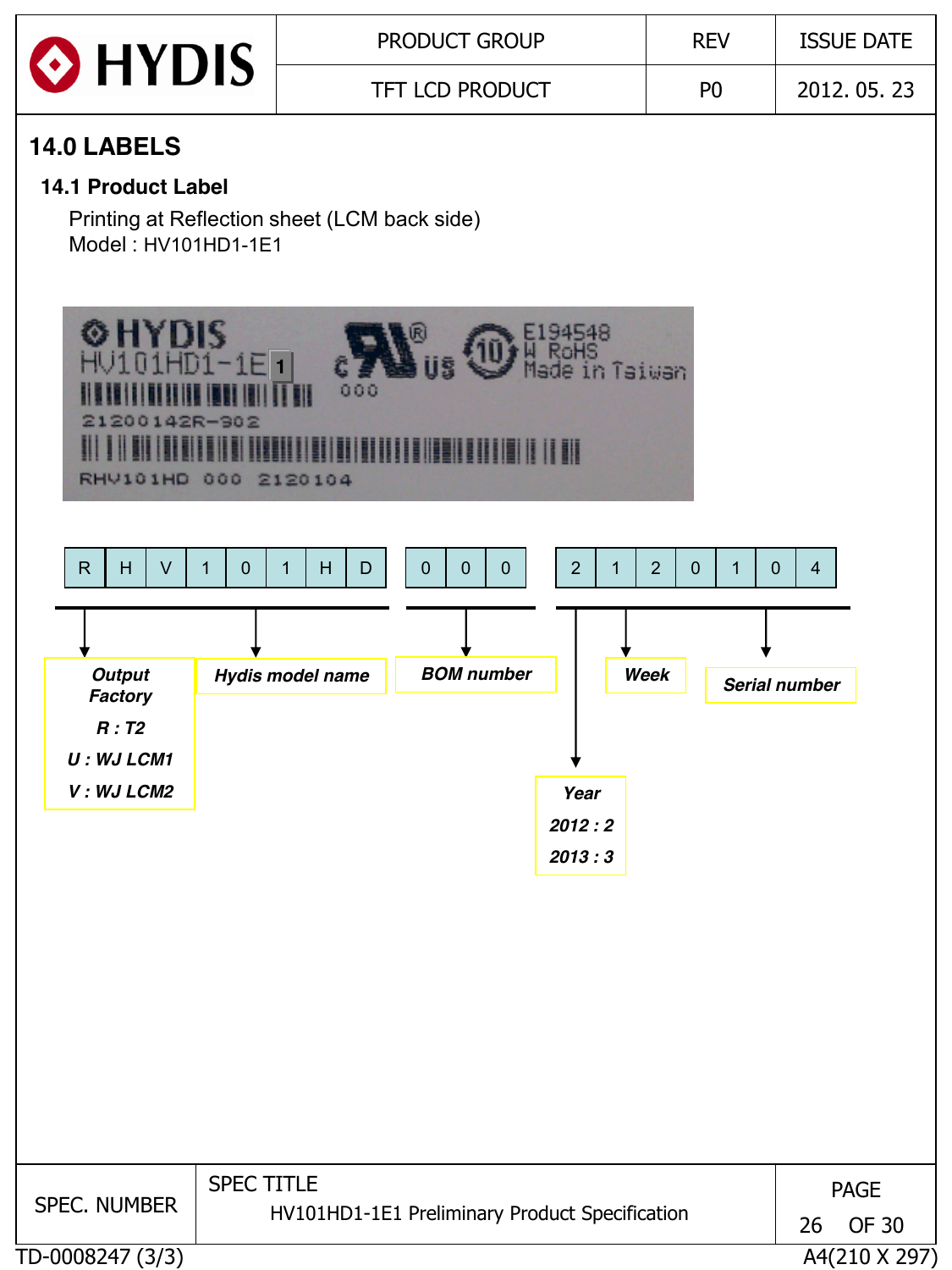| HYDIS | <b>PRODUCT GROUP</b>   | <b>REV</b>     | <b>ISSUE DATE</b> |
|-------|------------------------|----------------|-------------------|
|       | <b>TFT LCD PRODUCT</b> | P <sub>0</sub> | 2012, 05, 23      |

# **14.2 Packing Label**

| <b>SPEC. NUMBER</b> | <b>SPEC TITLE</b><br>HV101HD1-1E1 Preliminary Product Specification | <b>PAGE</b><br>OF 30 |
|---------------------|---------------------------------------------------------------------|----------------------|
| TD-0008247 (3/3)    |                                                                     | A4(210 X 297)        |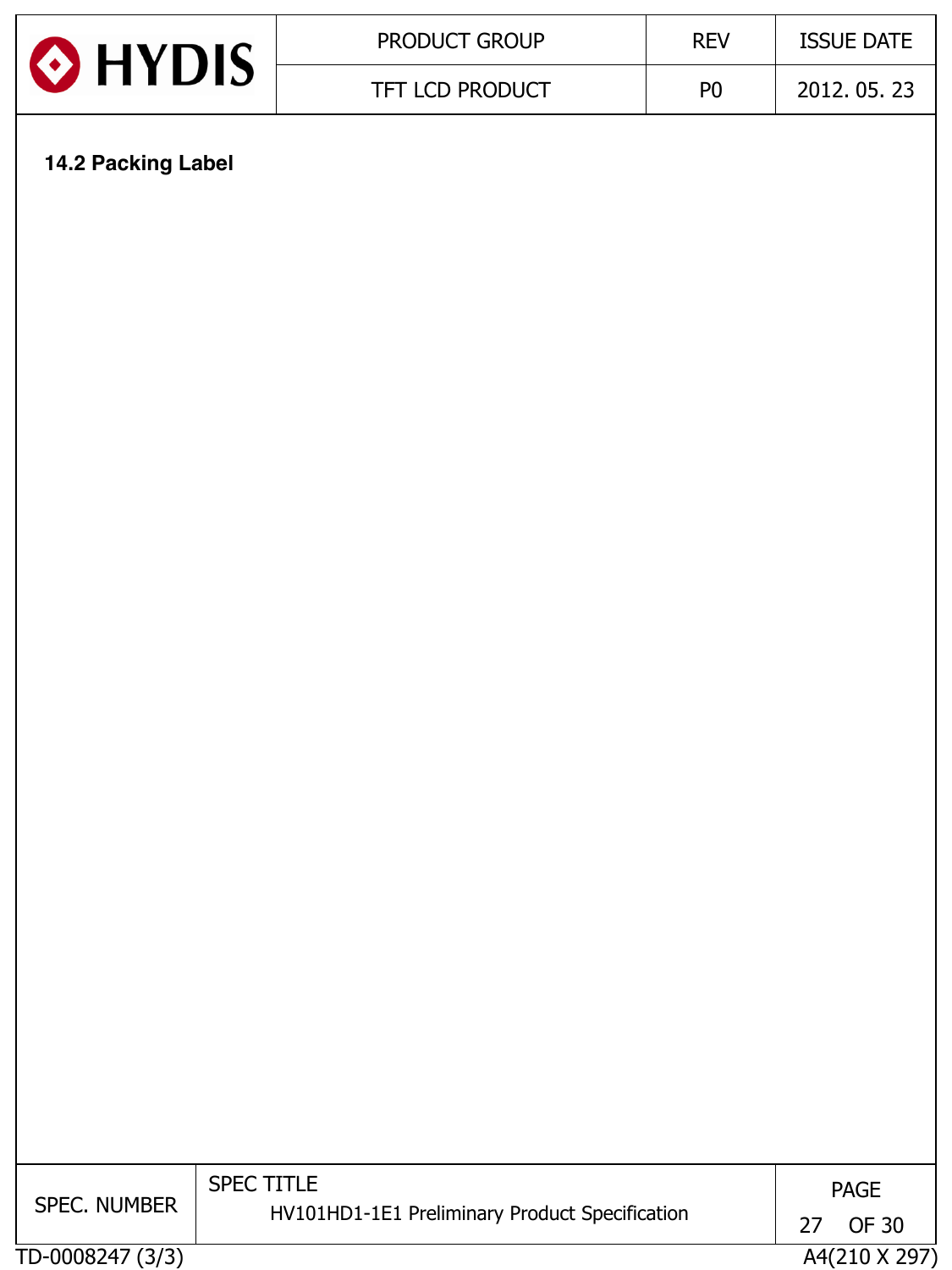

# **15.0 PACKING INFORMATION**

 **15.1 Packing order**



| Notes: 1. Box Dimension: TBD        |  |
|-------------------------------------|--|
| 2. Package Quantity in one Box: TBD |  |

| <b>SPEC. NUMBER</b> | <b>SPEC TITLE</b><br>HV101HD1-1E1 Preliminary Product Specification | <b>PAGE</b><br>28<br>OF 30 |
|---------------------|---------------------------------------------------------------------|----------------------------|
| TD-0008247 (3/3)    |                                                                     | A4(210 X 297)              |